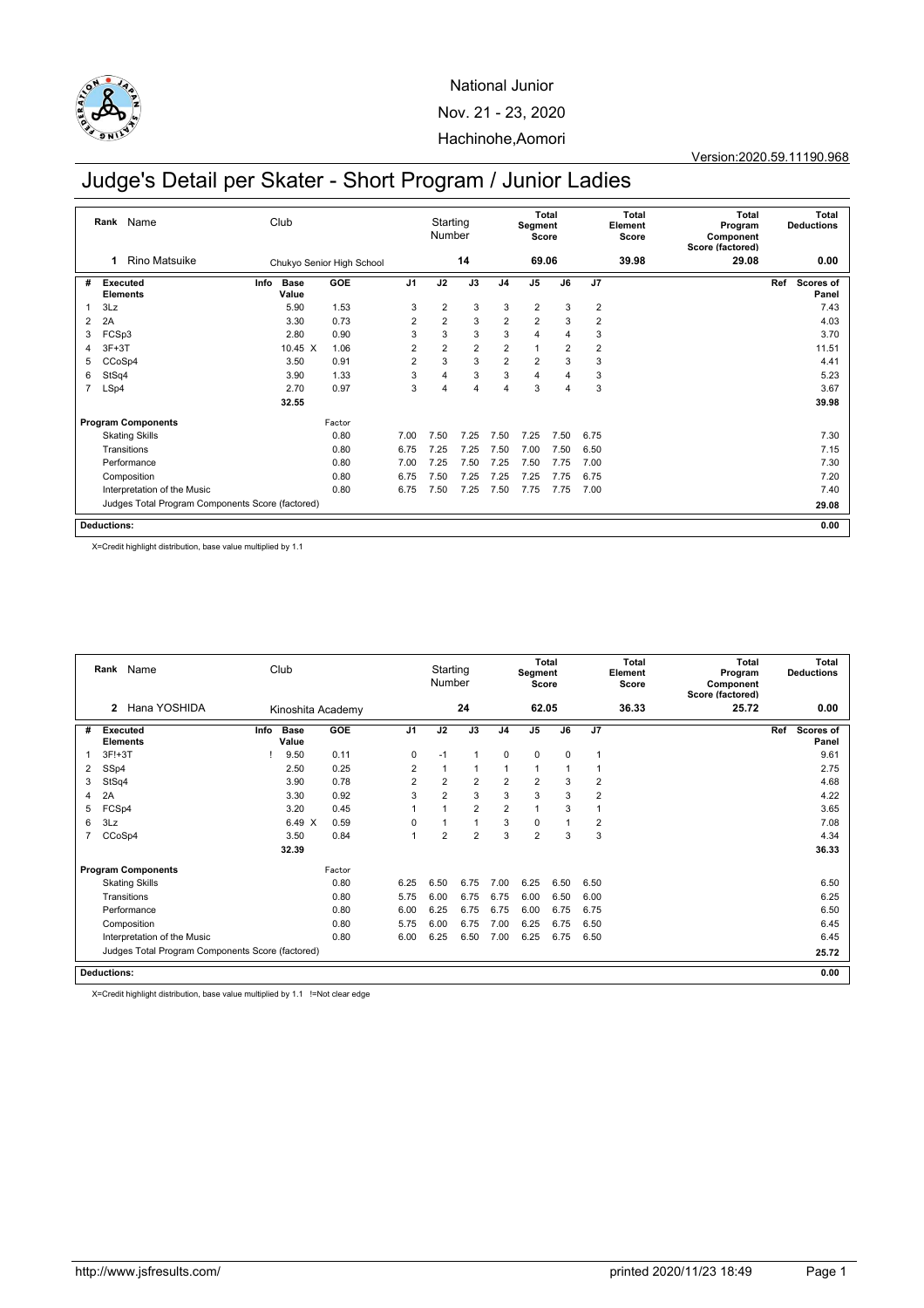

# Judge's Detail per Skater - Short Program / Junior Ladies

|                | Rank Name                                        |      | Club                 |                           |                | Starting<br>Number |                |                | Segment<br>Score | <b>Total</b>   |                | Total<br>Element<br>Score | <b>Total</b><br>Program<br>Component<br>Score (factored) | <b>Total</b><br><b>Deductions</b> |
|----------------|--------------------------------------------------|------|----------------------|---------------------------|----------------|--------------------|----------------|----------------|------------------|----------------|----------------|---------------------------|----------------------------------------------------------|-----------------------------------|
|                | Rion Sumiyoshi<br>3                              |      |                      | Komaba Gakuen Hich School |                |                    | 26             |                | 59.96            |                |                | 32.44                     | 27.52                                                    | 0.00                              |
| #              | <b>Executed</b><br><b>Elements</b>               | Info | <b>Base</b><br>Value | GOE                       | J <sub>1</sub> | J2                 | J3             | J <sub>4</sub> | J <sub>5</sub>   | J6             | J7             |                           |                                                          | Ref<br>Scores of<br>Panel         |
|                | 3Lz                                              |      | 5.90                 | 1.30                      | $\overline{2}$ | $\overline{2}$     | 3              | 3              | $\overline{2}$   | $\overline{2}$ | $\overline{2}$ |                           |                                                          | 7.20                              |
| $\overline{2}$ | $3F+2T<<$                                        | <<   | 5.70                 | $-1.70$                   | $-3$           | $-3$               | $-3$           | $-2$           | $-4$             | $-4$           | $-3$           |                           |                                                          | 4.00                              |
| 3              | CCoSp4                                           |      | 3.50                 | 0.70                      | $\overline{2}$ | $\overline{2}$     | $\overline{2}$ | $\overline{2}$ | $\overline{2}$   | 3              | $\overline{2}$ |                           |                                                          | 4.20                              |
| 4              | 2A                                               |      | $3.63 \times$        | 0.86                      | $\overline{2}$ | $\overline{2}$     | 3              | 3              | $\overline{2}$   | 3              | 3              |                           |                                                          | 4.49                              |
| 5              | StSq4                                            |      | 3.90                 | 1.25                      | 3              | 3                  | 3              | 4              | 4                | 3              | $\overline{2}$ |                           |                                                          | 5.15                              |
| 6              | FCSp4                                            |      | 3.20                 | 0.64                      |                | $\overline{2}$     | $\overline{2}$ | 3              | $\overline{2}$   | 3              |                |                           |                                                          | 3.84                              |
| $\overline{7}$ | LSp4                                             |      | 2.70                 | 0.86                      | 3              | 3                  | 4              | 3              | 3                | 4              | 3              |                           |                                                          | 3.56                              |
|                |                                                  |      | 28.53                |                           |                |                    |                |                |                  |                |                |                           |                                                          | 32.44                             |
|                | <b>Program Components</b>                        |      |                      | Factor                    |                |                    |                |                |                  |                |                |                           |                                                          |                                   |
|                | <b>Skating Skills</b>                            |      |                      | 0.80                      | 6.50           | 6.25               | 7.25           | 7.25           | 7.25             | 6.75           | 6.50           |                           |                                                          | 6.85                              |
|                | Transitions                                      |      |                      | 0.80                      | 6.00           | 6.00               | 7.00           | 7.25           | 7.00             | 6.50           | 6.25           |                           |                                                          | 6.55                              |
|                | Performance                                      |      |                      | 0.80                      | 6.00           | 6.50               | 7.00           | 7.75           | 7.25             | 7.25           | 6.75           |                           |                                                          | 6.95                              |
|                | Composition                                      |      |                      | 0.80                      | 6.25           | 6.25               | 7.25           | 7.50           | 7.25             | 7.00           | 6.75           |                           |                                                          | 6.90                              |
|                | Interpretation of the Music                      |      |                      | 0.80                      | 6.25           | 6.50               | 7.50           | 7.75           | 7.50             | 7.25           | 7.00           |                           |                                                          | 7.15                              |
|                | Judges Total Program Components Score (factored) |      |                      |                           |                |                    |                |                |                  |                |                | 27.52                     |                                                          |                                   |
|                | <b>Deductions:</b>                               |      |                      |                           |                |                    |                |                |                  |                | 0.00           |                           |                                                          |                                   |

<<=Downgraded jump X=Credit highlight distribution, base value multiplied by 1.1

|   | Rank Name                                        | Club                         |                   |                | Starting<br>Number |                |                | Total<br>Segment<br>Score |                |                | Total<br>Element<br>Score | Total<br>Program<br>Component<br>Score (factored) | Total<br><b>Deductions</b>       |
|---|--------------------------------------------------|------------------------------|-------------------|----------------|--------------------|----------------|----------------|---------------------------|----------------|----------------|---------------------------|---------------------------------------------------|----------------------------------|
|   | AYUMI SHIBAYAMA<br>4                             |                              | Kinoshita Academy |                |                    | 13             |                | 58.08                     |                |                | 35.48                     | 22.60                                             | 0.00                             |
| # | <b>Executed</b><br><b>Elements</b>               | Info<br><b>Base</b><br>Value | <b>GOE</b>        | J <sub>1</sub> | J2                 | J3             | J <sub>4</sub> | J <sub>5</sub>            | J6             | J7             |                           |                                                   | Ref<br><b>Scores of</b><br>Panel |
|   | 2A                                               | 3.30                         | 0.40              |                | 1                  | $\overline{2}$ | 1              | $\mathbf{1}$              | $\overline{2}$ | 1              |                           |                                                   | 3.70                             |
| 2 | $3F+3T$                                          | 9.50                         | 0.53              |                |                    |                |                | $\mathbf{1}$              |                | 1              |                           |                                                   | 10.03                            |
| 3 | CCoSp4                                           | 3.50                         | 0.63              |                | $\overline{2}$     |                | $\overline{2}$ | $\overline{2}$            | $\overline{2}$ | 3              |                           |                                                   | 4.13                             |
| 4 | 3Lz                                              | 6.49 X                       | 0.71              | $\overline{2}$ |                    |                |                | $\mathbf 0$               | $\overline{2}$ | 1              |                           |                                                   | 7.20                             |
| 5 | FCSp4                                            | 3.20                         | 0.70              | $\overline{2}$ | $\overline{2}$     | $\overline{2}$ | $\overline{2}$ | $\overline{2}$            | 3              | 3              |                           |                                                   | 3.90                             |
| 6 | StSq2                                            | 2.60                         | 0.52              |                | $\overline{2}$     | $\overline{2}$ | $\overline{2}$ | $\overline{2}$            | $\overline{2}$ | $\overline{2}$ |                           |                                                   | 3.12                             |
|   | LSp4                                             | 2.70                         | 0.70              | $\overline{2}$ | $\overline{2}$     | $\overline{2}$ | 3              | 3                         | 3              | 3              |                           |                                                   | 3.40                             |
|   |                                                  | 31.29                        |                   |                |                    |                |                |                           |                |                |                           |                                                   | 35.48                            |
|   | <b>Program Components</b>                        |                              | Factor            |                |                    |                |                |                           |                |                |                           |                                                   |                                  |
|   | <b>Skating Skills</b>                            |                              | 0.80              | 5.75           | 5.50               | 6.00           | 5.50           | 5.75                      | 6.25           | 5.50           |                           |                                                   | 5.70                             |
|   | Transitions                                      |                              | 0.80              | 5.50           | 5.25               | 5.75           | 5.50           | 5.50                      | 6.00           | 5.25           |                           |                                                   | 5.50                             |
|   | Performance                                      |                              | 0.80              | 5.25           | 5.00               | 5.75           | 5.75           | 6.00                      | 6.25           | 5.75           |                           |                                                   | 5.70                             |
|   | Composition                                      |                              | 0.80              | 5.50           | 5.25               | 6.00           | 5.75           | 5.75                      | 6.25           | 5.75           |                           |                                                   | 5.75                             |
|   | Interpretation of the Music                      |                              | 0.80              | 5.25           | 5.25               | 5.75           | 5.50           | 5.75                      | 6.50           | 5.75           |                           |                                                   | 5.60                             |
|   | Judges Total Program Components Score (factored) |                              |                   |                |                    |                |                |                           |                |                |                           |                                                   | 22.60                            |
|   | <b>Deductions:</b>                               |                              |                   |                |                    |                |                |                           |                |                |                           |                                                   | 0.00                             |

X=Credit highlight distribution, base value multiplied by 1.1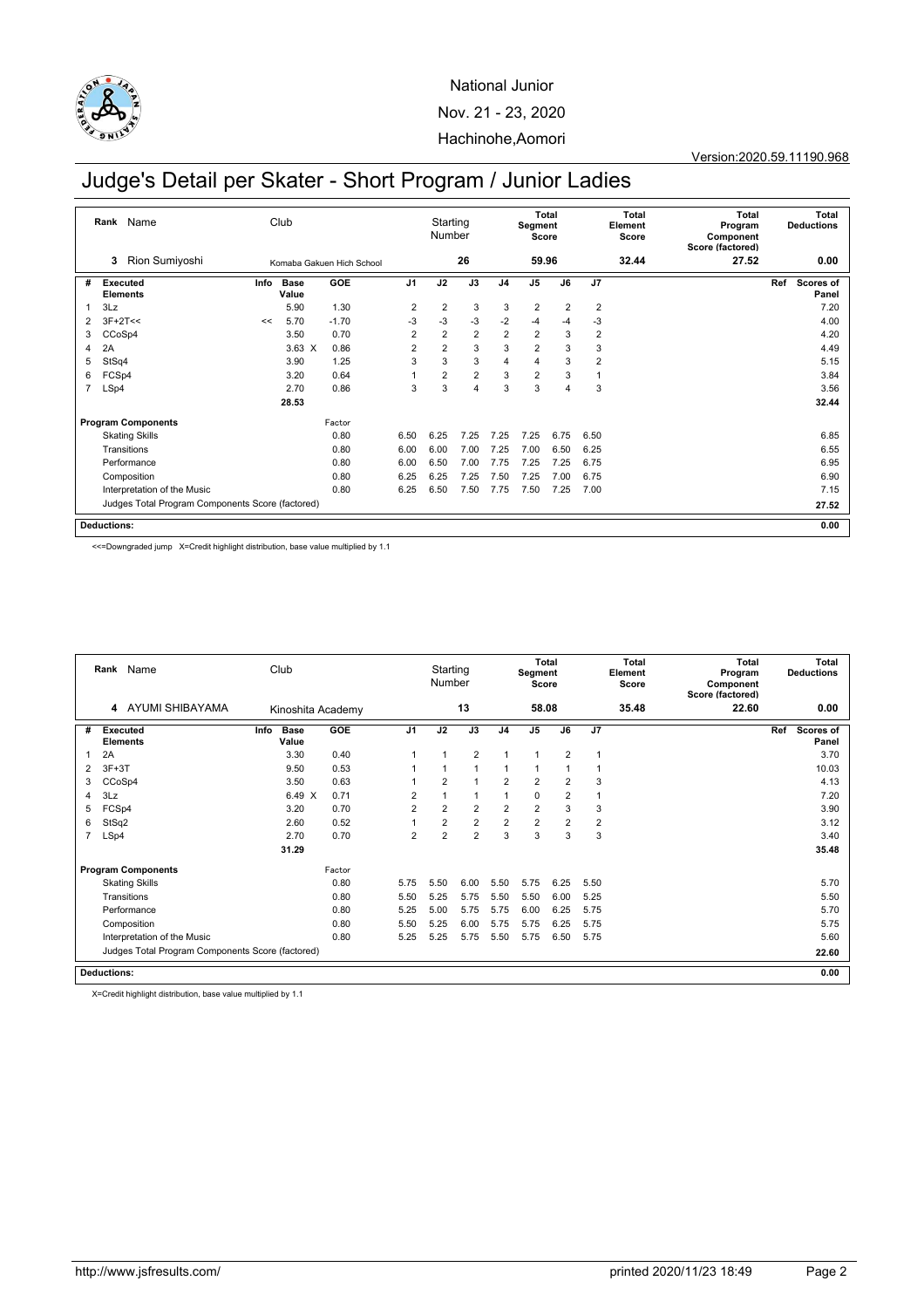

Version:2020.59.11190.968

# Judge's Detail per Skater - Short Program / Junior Ladies

|   | Name<br>Rank                                     |      | Club                 |                           |                | Starting<br>Number |                |                | <b>Total</b><br>Segment<br>Score |      |                | Total<br>Element<br>Score | <b>Total</b><br>Program<br>Component<br>Score (factored) |     | <b>Total</b><br><b>Deductions</b> |
|---|--------------------------------------------------|------|----------------------|---------------------------|----------------|--------------------|----------------|----------------|----------------------------------|------|----------------|---------------------------|----------------------------------------------------------|-----|-----------------------------------|
|   | Chisato URAMATSU<br>5                            |      |                      | Chukyo Senior High School |                |                    | 8              |                | 57.96                            |      |                | 32.52                     | 25.44                                                    |     | 0.00                              |
| # | Executed<br><b>Elements</b>                      | Info | <b>Base</b><br>Value | GOE                       | J <sub>1</sub> | J2                 | J3             | J <sub>4</sub> | J <sub>5</sub>                   | J6   | J7             |                           |                                                          | Ref | <b>Scores of</b><br>Panel         |
| 1 | $3F!+3T$                                         |      | 9.50                 | 0.11                      | $\overline{1}$ | 0                  | $\mathbf{1}$   | $\mathbf 0$    | $\mathbf 0$                      | $-1$ | 0              |                           |                                                          |     | 9.61                              |
| 2 | 3Lz!q                                            |      | 5.90                 | $-1.53$                   | $-4$           | $-2$               | $-3$           | $-2$           | $-3$                             | $-3$ | $-1$           |                           |                                                          |     | 4.37                              |
| 3 | FCSp4                                            |      | 3.20                 | 0.45                      |                | 3                  | $\mathbf{1}$   | 1              | $\overline{1}$                   | 2    | $\overline{2}$ |                           |                                                          |     | 3.65                              |
| 4 | 2A                                               |      | $3.63 \times$        | 0.33                      | $\overline{2}$ |                    | $\mathbf{1}$   | 1              | 1                                |      |                |                           |                                                          |     | 3.96                              |
| 5 | LSp4                                             |      | 2.70                 | 0.59                      | $\overline{2}$ | 3                  | $\overline{2}$ | $\overline{c}$ | 1                                | 3    | $\overline{2}$ |                           |                                                          |     | 3.29                              |
| 6 | StSq3                                            |      | 3.30                 | 0.86                      | 3              | 3                  | $\overline{2}$ | 3              | $\overline{2}$                   | 3    | $\overline{2}$ |                           |                                                          |     | 4.16                              |
| 7 | CCoSp3                                           |      | 3.00                 | 0.48                      | $\overline{2}$ | $\overline{2}$     | $\overline{2}$ | 1              | 1                                |      | 2              |                           |                                                          |     | 3.48                              |
|   |                                                  |      | 31.23                |                           |                |                    |                |                |                                  |      |                |                           |                                                          |     | 32.52                             |
|   | <b>Program Components</b>                        |      |                      | Factor                    |                |                    |                |                |                                  |      |                |                           |                                                          |     |                                   |
|   | <b>Skating Skills</b>                            |      |                      | 0.80                      | 6.50           | 6.50               | 6.50           | 6.50           | 6.25                             | 7.00 | 5.75           |                           |                                                          |     | 6.45                              |
|   | Transitions                                      |      |                      | 0.80                      | 6.25           | 6.25               | 6.00           | 6.25           | 6.00                             | 6.75 | 5.50           |                           |                                                          |     | 6.15                              |
|   | Performance                                      |      |                      | 0.80                      | 6.25           | 6.50               | 6.25           | 6.75           | 6.00                             | 6.75 | 6.00           |                           |                                                          |     | 6.35                              |
|   | Composition                                      |      |                      | 0.80                      | 6.25           | 6.25               | 6.50           | 6.50           | 6.25                             | 7.00 | 6.00           |                           |                                                          |     | 6.35                              |
|   | Interpretation of the Music                      |      |                      | 0.80                      | 6.50           | 6.50               | 6.50           | 6.75           | 6.25                             | 7.00 | 5.75           |                           |                                                          |     | 6.50                              |
|   | Judges Total Program Components Score (factored) |      |                      |                           |                |                    |                |                |                                  |      |                |                           | 25.44                                                    |     |                                   |
|   | <b>Deductions:</b>                               |      |                      |                           |                |                    |                |                |                                  |      |                |                           |                                                          |     | 0.00                              |

X=Credit highlight distribution, base value multiplied by 1.1 !=Not clear edge

|                | Rank Name                                        |      | Club                 |                   |                | Starting<br>Number |                |                | <b>Total</b><br>Segment<br>Score |                |                | Total<br>Element<br>Score | Total<br>Program<br>Component<br>Score (factored) |      | Total<br><b>Deductions</b> |
|----------------|--------------------------------------------------|------|----------------------|-------------------|----------------|--------------------|----------------|----------------|----------------------------------|----------------|----------------|---------------------------|---------------------------------------------------|------|----------------------------|
|                | Mao SHIMADA<br>6                                 |      |                      | Kinoshita Academy |                |                    | 21             |                | 57.89                            |                |                | 34.17                     | 23.72                                             |      | 0.00                       |
| #              | Executed<br><b>Elements</b>                      | Info | <b>Base</b><br>Value | <b>GOE</b>        | J <sub>1</sub> | J2                 | J3             | J <sub>4</sub> | J <sub>5</sub>                   | J6             | J7             |                           |                                                   | Ref  | Scores of<br>Panel         |
|                | $3F!+3T<$                                        |      | 8.66                 | $-1.17$           | $-3$           | $-2$               | $-1$           | $-1$           | $-3$                             | $-2$           | $-3$           |                           |                                                   |      | 7.49                       |
| $\overline{2}$ | 2A                                               |      | 3.30                 | 0.59              | $\overline{2}$ | $\mathbf{1}$       | $\overline{2}$ | $\overline{1}$ | $\overline{2}$                   | 3              | $\overline{2}$ |                           |                                                   |      | 3.89                       |
| 3              | LSp4                                             |      | 2.70                 | 0.81              | 3              | 3                  | 3              | 3              | 3                                | 4              | 3              |                           |                                                   |      | 3.51                       |
| 4              | 3Lz                                              |      | 6.49 X               | 1.65              | 3              | $\overline{2}$     | 3              | 3              | 3                                | 3              | 2              |                           |                                                   |      | 8.14                       |
| 5              | StSq2                                            |      | 2.60                 | 0.42              | $\overline{2}$ | $\overline{2}$     | $\overline{2}$ | 1              | $\mathbf 0$                      | 3              | 1              |                           |                                                   |      | 3.02                       |
| 6              | FCSp4                                            |      | 3.20                 | 0.58              | $\overline{2}$ | $\overline{2}$     | $\overline{2}$ | $\overline{1}$ | $\overline{2}$                   | $\overline{2}$ | 1              |                           |                                                   |      | 3.78                       |
|                | CCoSp4                                           |      | 3.50                 | 0.84              | 3              | 3                  | $\overline{2}$ | $\overline{ }$ | $\mathbf{1}$                     | 3              | 3              |                           |                                                   |      | 4.34                       |
|                |                                                  |      | 30.45                |                   |                |                    |                |                |                                  |                |                |                           |                                                   |      | 34.17                      |
|                | <b>Program Components</b>                        |      |                      | Factor            |                |                    |                |                |                                  |                |                |                           |                                                   |      |                            |
|                | <b>Skating Skills</b>                            |      |                      | 0.80              | 6.25           | 6.00               | 6.25           | 5.75           | 5.75                             | 6.50           | 5.50           |                           |                                                   |      | 6.00                       |
|                | Transitions                                      |      |                      | 0.80              | 5.75           | 5.50               | 6.00           | 5.75           | 5.75                             | 6.25           | 5.25           |                           |                                                   |      | 5.75                       |
|                | Performance                                      |      |                      | 0.80              | 6.00           | 5.25               | 6.50           | 5.75           | 6.00                             | 6.75           | 6.00           |                           |                                                   |      | 6.05                       |
|                | Composition                                      |      |                      | 0.80              | 5.75           | 5.50               | 6.25           | 6.00           | 6.25                             | 6.50           | 5.50           |                           |                                                   |      | 5.95                       |
|                | Interpretation of the Music                      |      |                      | 0.80              | 6.00           | 5.50               | 6.00           | 6.00           | 6.00                             | 6.75           | 5.50           |                           |                                                   |      | 5.90                       |
|                | Judges Total Program Components Score (factored) |      |                      |                   |                |                    |                |                |                                  |                |                | 23.72                     |                                                   |      |                            |
|                | <b>Deductions:</b>                               |      |                      |                   |                |                    |                |                |                                  |                |                |                           |                                                   | 0.00 |                            |

<=Under-rotated jump X=Credit highlight distribution, base value multiplied by 1.1 !=Not clear edge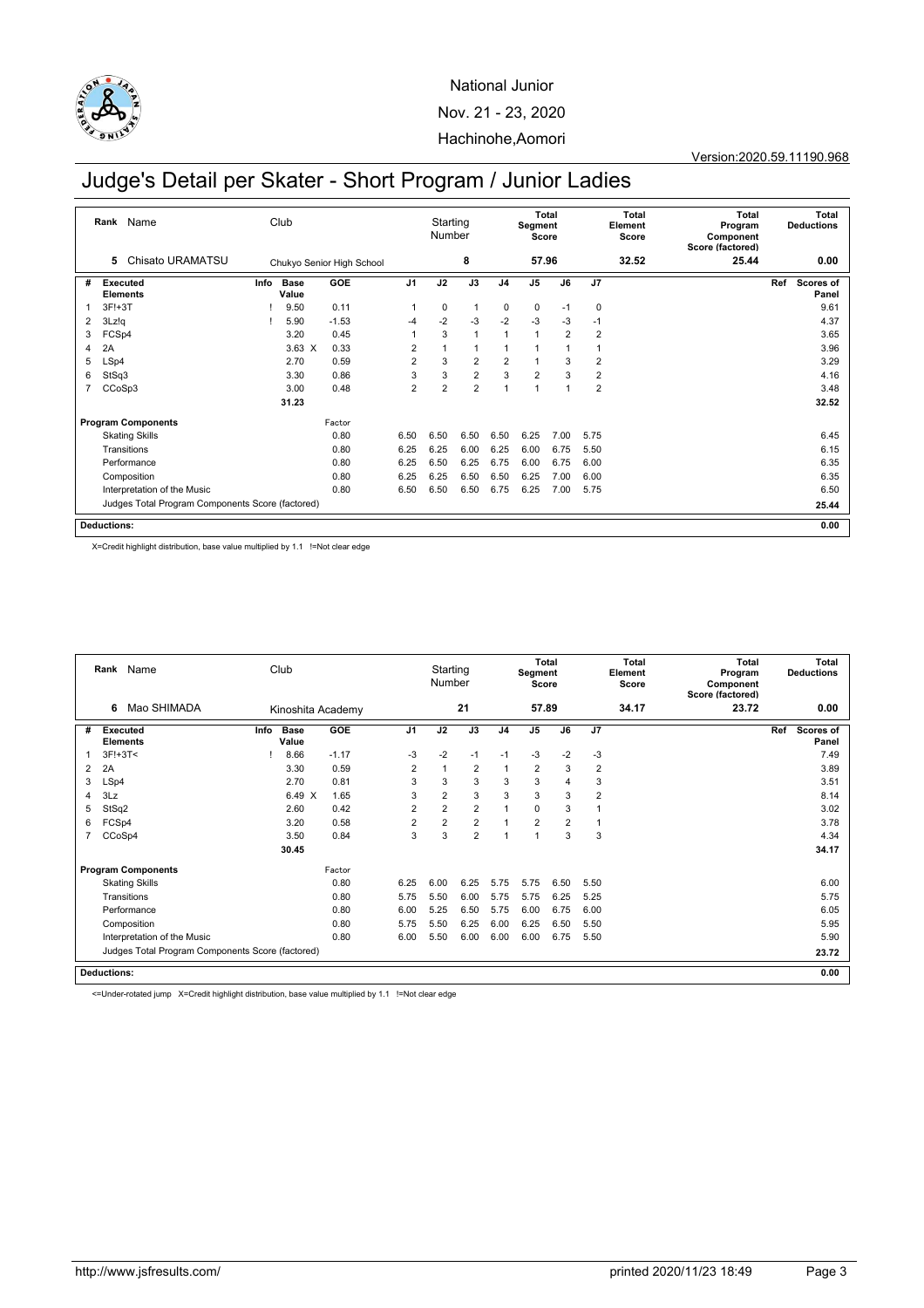

# Judge's Detail per Skater - Short Program / Junior Ladies

|                | Rank<br>Name                                     |      | Club                 |         |                | Starting<br>Number |                |                | Segment<br>Score | <b>Total</b>   |                | Total<br>Element<br>Score | Total<br>Program<br>Component<br>Score (factored) |     | <b>Total</b><br><b>Deductions</b> |
|----------------|--------------------------------------------------|------|----------------------|---------|----------------|--------------------|----------------|----------------|------------------|----------------|----------------|---------------------------|---------------------------------------------------|-----|-----------------------------------|
|                | Ami NAKAI<br>7                                   |      |                      |         |                |                    | 4              |                | 56.54            |                |                | 34.10                     | 22.44                                             |     | 0.00                              |
| #              | Executed<br><b>Elements</b>                      | Info | <b>Base</b><br>Value | GOE     | J <sub>1</sub> | J2                 | J3             | J <sub>4</sub> | J <sub>5</sub>   | J6             | J <sub>7</sub> |                           |                                                   | Ref | Scores of<br>Panel                |
|                | 2A                                               |      | 3.30                 | 0.66    | $\overline{2}$ | 1                  | 3              | $\overline{2}$ | $\overline{2}$   | 2              | $\overline{2}$ |                           |                                                   |     | 3.96                              |
| 2              | $3F!+3T$                                         |      | 9.50                 | $-1.59$ | $-3$           | $-2$               | $-3$           | $-3$           | $-3$             | $-3$           | $-4$           |                           |                                                   |     | 7.91                              |
| 3              | FCSp4                                            |      | 3.20                 | 0.32    |                | 1                  | $\mathbf{1}$   | 1              | $\overline{1}$   |                | $\overline{2}$ |                           |                                                   |     | 3.52                              |
| 4              | 3Lz                                              |      | 6.49 X               | 0.94    |                |                    | $\overline{2}$ | $\overline{2}$ | $\overline{2}$   |                | 2              |                           |                                                   |     | 7.43                              |
| 5              | LSp4                                             |      | 2.70                 | 0.49    | $\overline{2}$ | $\overline{2}$     | $\overline{2}$ | 1              | $\overline{2}$   |                | 3              |                           |                                                   |     | 3.19                              |
| 6              | StSq3                                            |      | 3.30                 | 0.59    | $\overline{2}$ |                    | $\overline{2}$ | $\overline{2}$ | 3                |                | 2              |                           |                                                   |     | 3.89                              |
| $\overline{7}$ | CCoSp4                                           |      | 3.50                 | 0.70    | $\overline{2}$ | $\overline{2}$     | $\overline{2}$ | 1              | $\overline{2}$   | $\overline{2}$ | 3              |                           |                                                   |     | 4.20                              |
|                |                                                  |      | 31.99                |         |                |                    |                |                |                  |                |                |                           |                                                   |     | 34.10                             |
|                | <b>Program Components</b>                        |      |                      | Factor  |                |                    |                |                |                  |                |                |                           |                                                   |     |                                   |
|                | <b>Skating Skills</b>                            |      |                      | 0.80    | 5.75           | 5.25               | 5.75           | 5.50           | 5.50             | 6.00           | 5.25           |                           |                                                   |     | 5.55                              |
|                | Transitions                                      |      |                      | 0.80    | 5.50           | 4.75               | 5.50           | 5.50           | 5.50             | 5.75           | 5.00           |                           |                                                   |     | 5.40                              |
|                | Performance                                      |      |                      | 0.80    | 5.50           | 5.00               | 5.75           | 6.00           | 6.25             | 5.75           | 5.25           |                           |                                                   |     | 5.65                              |
|                | Composition                                      |      |                      | 0.80    | 5.50           | 4.75               | 6.00           | 5.75           | 6.00             | 6.25           | 5.50           |                           |                                                   |     | 5.75                              |
|                | Interpretation of the Music                      |      |                      | 0.80    | 5.25           | 5.00               | 6.00           | 6.00           | 6.25             | 6.00           | 5.25           |                           |                                                   |     | 5.70                              |
|                | Judges Total Program Components Score (factored) |      |                      |         |                |                    |                |                |                  |                |                |                           |                                                   |     | 22.44                             |
|                | <b>Deductions:</b>                               |      |                      |         |                |                    |                |                |                  |                |                |                           |                                                   |     | 0.00                              |

X=Credit highlight distribution, base value multiplied by 1.1 !=Not clear edge

|   | Rank Name                   |                                                  | Club                 |                     |                | Starting<br>Number |                |                | <b>Total</b><br>Segment<br>Score |                |                | Total<br>Element<br>Score | <b>Total</b><br>Program<br>Component<br>Score (factored) |     | <b>Total</b><br><b>Deductions</b> |
|---|-----------------------------|--------------------------------------------------|----------------------|---------------------|----------------|--------------------|----------------|----------------|----------------------------------|----------------|----------------|---------------------------|----------------------------------------------------------|-----|-----------------------------------|
|   | 8                           | YURINA OKUNO                                     |                      | Meijijingugaien FSC |                |                    | 3              |                | 55.98                            |                |                | 31.78                     | 24.20                                                    |     | 0.00                              |
| # | Executed<br><b>Elements</b> | Info                                             | <b>Base</b><br>Value | <b>GOE</b>          | J <sub>1</sub> | J2                 | J3             | J <sub>4</sub> | J <sub>5</sub>                   | J6             | J <sub>7</sub> |                           |                                                          | Ref | Scores of<br>Panel                |
|   | 3Lz                         |                                                  | 5.90                 | $-0.47$             | $\mathbf 0$    |                    | $\Omega$       | $-2$           | $-2$                             | $-2$           | $\mathbf 0$    |                           |                                                          |     | 5.43                              |
| 2 | $3S+2T$                     |                                                  | 5.60                 | 0.52                | $\overline{2}$ | $\overline{2}$     | 1              | 1              | $\overline{1}$                   | 1              | 0              |                           |                                                          |     | 6.12                              |
| 3 | StSq4                       |                                                  | 3.90                 | 1.01                | 3              | 3                  | 2              | $\overline{2}$ | 3                                | $\overline{2}$ | 3              |                           |                                                          |     | 4.91                              |
| 4 | FCSp3                       |                                                  | 2.80                 | 0.56                | $\overline{2}$ | $\overline{2}$     | $\overline{2}$ | $\overline{2}$ | $\overline{2}$                   | 1              | $\overline{2}$ |                           |                                                          |     | 3.36                              |
| 5 | 2A                          |                                                  | $3.63 \times$        | 0.66                | $\overline{2}$ | $\overline{2}$     | $\overline{2}$ | $\overline{2}$ | $\overline{2}$                   | $\overline{2}$ | $\overline{2}$ |                           |                                                          |     | 4.29                              |
| 6 | CCoSp4                      |                                                  | 3.50                 | 0.77                | $\overline{2}$ | 3                  | 2              | 2              | $\overline{2}$                   | $\overline{2}$ | 3              |                           |                                                          |     | 4.27                              |
| 7 | LSp4                        |                                                  | 2.70                 | 0.70                | $\overline{2}$ | 3                  | 3              | $\overline{2}$ | 3                                | $\overline{2}$ | 3              |                           |                                                          |     | 3.40                              |
|   |                             |                                                  | 28.03                |                     |                |                    |                |                |                                  |                |                |                           |                                                          |     | 31.78                             |
|   | <b>Program Components</b>   |                                                  |                      | Factor              |                |                    |                |                |                                  |                |                |                           |                                                          |     |                                   |
|   | <b>Skating Skills</b>       |                                                  |                      | 0.80                | 5.75           | 5.50               | 6.00           | 5.75           | 6.25                             | 6.25           | 6.50           |                           |                                                          |     | 6.00                              |
|   | Transitions                 |                                                  |                      | 0.80                | 5.75           | 5.25               | 5.75           | 5.00           | 6.25                             | 6.00           | 6.25           |                           |                                                          |     | 5.80                              |
|   | Performance                 |                                                  |                      | 0.80                | 6.00           | 6.00               | 6.25           | 5.50           | 6.50                             | 6.50           | 6.50           |                           |                                                          |     | 6.25                              |
|   | Composition                 |                                                  |                      | 0.80                | 5.50           | 5.75               | 6.25           | 5.50           | 6.25                             | 6.50           | 6.50           |                           |                                                          |     | 6.05                              |
|   | Interpretation of the Music |                                                  |                      | 0.80                | 5.75           | 5.75               | 6.25           | 5.75           | 6.50                             | 6.50           | 6.50           |                           |                                                          |     | 6.15                              |
|   |                             | Judges Total Program Components Score (factored) |                      |                     |                |                    |                |                |                                  |                |                |                           |                                                          |     | 24.20                             |
|   | <b>Deductions:</b>          |                                                  |                      |                     |                |                    |                |                |                                  |                |                |                           |                                                          |     | 0.00                              |

X=Credit highlight distribution, base value multiplied by 1.1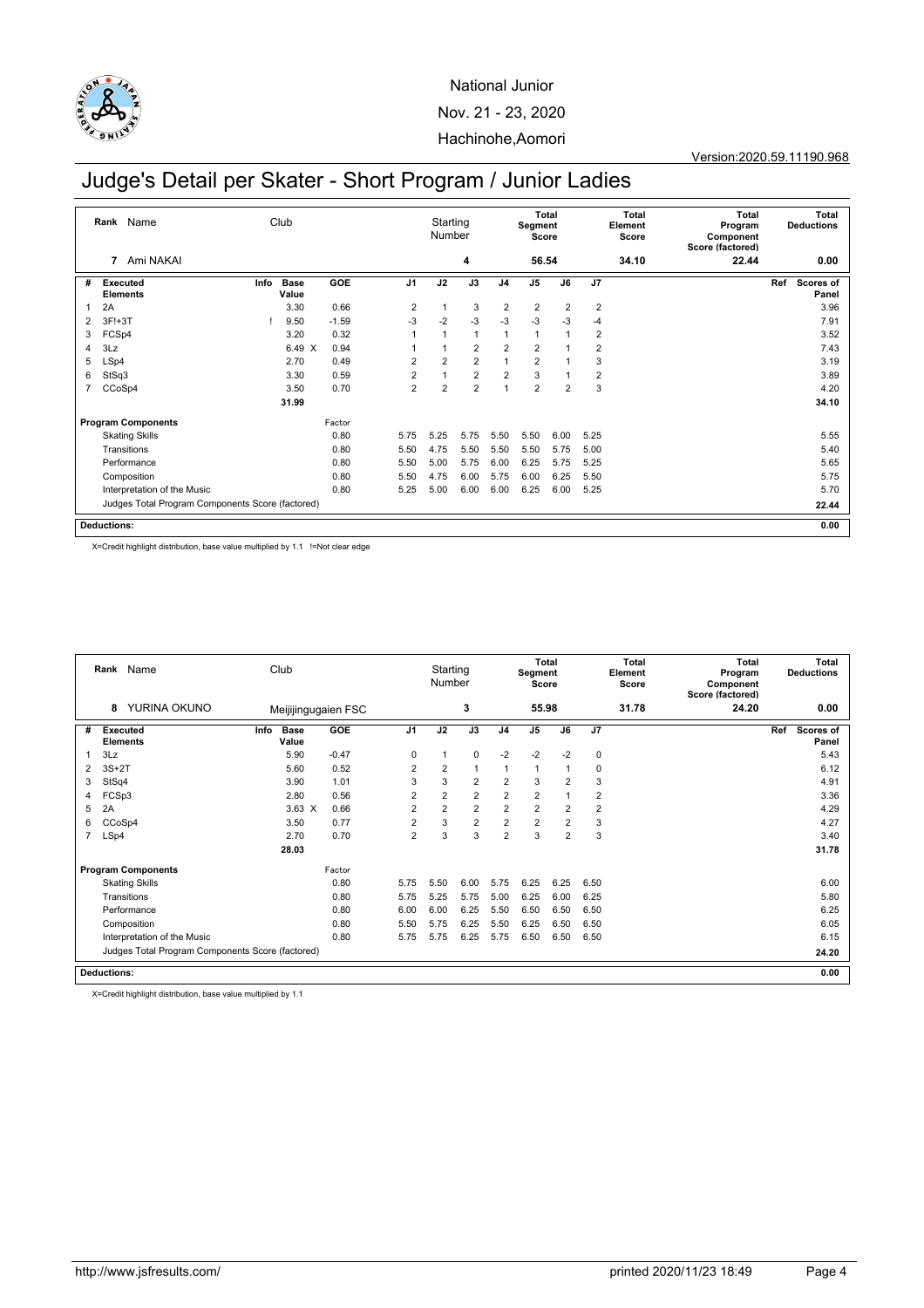

# Judge's Detail per Skater - Short Program / Junior Ladies

|                | Rank<br>Name                                     |      | Club                 |         |                | Starting<br>Number |                |                | <b>Total</b><br>Segment<br>Score |                |                | Total<br>Element<br>Score | Total<br>Program<br>Component<br>Score (factored) | <b>Total</b><br><b>Deductions</b> |
|----------------|--------------------------------------------------|------|----------------------|---------|----------------|--------------------|----------------|----------------|----------------------------------|----------------|----------------|---------------------------|---------------------------------------------------|-----------------------------------|
|                | Maria Egawa<br>9                                 |      |                      |         |                |                    | 22             |                | 54.89                            |                |                | 30.45                     | 24.44                                             | 0.00                              |
| #              | Executed<br><b>Elements</b>                      | Info | <b>Base</b><br>Value | GOE     | J <sub>1</sub> | J2                 | J3             | J <sub>4</sub> | J <sub>5</sub>                   | J6             | J <sub>7</sub> |                           |                                                   | Ref<br>Scores of<br>Panel         |
|                | $3T+3T$                                          |      | 8.40                 | $-0.84$ | $-2$           | $-2$               | $-1$           | 0              | $-3$                             | $-2$           | $-3$           |                           |                                                   | 7.56                              |
| 2              | 3Lz!                                             |      | 5.90                 | $-1.06$ | $-2$           | $-2$               | $-2$           | $-2$           | $-1$                             | $-1$           | $-2$           |                           |                                                   | 4.84                              |
| 3              | FCSp3                                            |      | 2.80                 | 0.28    |                | $\overline{2}$     | $\mathbf{1}$   | 1              | $\overline{1}$                   |                | $\mathbf 0$    |                           |                                                   | 3.08                              |
| 4              | 2A                                               |      | $3.63 \times$        | 0.40    | $\overline{2}$ |                    | $\overline{2}$ | 1              | 1                                |                |                |                           |                                                   | 4.03                              |
| 5              | LSp4                                             |      | 2.70                 | 0.76    | 3              | 3                  | 3              | 3              | 4                                | $\overline{2}$ |                |                           |                                                   | 3.46                              |
| 6              | StSq3                                            |      | 3.30                 | 0.40    |                |                    | $\mathbf{1}$   | $\overline{2}$ | $\overline{2}$                   |                |                |                           |                                                   | 3.70                              |
| $\overline{7}$ | CCoSp4                                           |      | 3.50                 | 0.28    | $\overline{1}$ | $\overline{2}$     | $\overline{1}$ | $-1$           | $\overline{2}$                   |                | $-2$           |                           |                                                   | 3.78                              |
|                |                                                  |      | 30.23                |         |                |                    |                |                |                                  |                |                |                           |                                                   | 30.45                             |
|                | <b>Program Components</b>                        |      |                      | Factor  |                |                    |                |                |                                  |                |                |                           |                                                   |                                   |
|                | <b>Skating Skills</b>                            |      |                      | 0.80    | 6.00           | 6.25               | 6.25           | 6.50           | 6.25                             | 6.00           | 6.25           |                           |                                                   | 6.20                              |
|                | Transitions                                      |      |                      | 0.80    | 5.75           | 6.00               | 6.00           | 6.25           | 6.00                             | 5.75           | 6.00           |                           |                                                   | 5.95                              |
|                | Performance                                      |      |                      | 0.80    | 5.50           | 6.25               | 6.25           | 6.25           | 6.25                             | 5.50           | 6.00           |                           |                                                   | 6.05                              |
|                | Composition                                      |      |                      | 0.80    | 5.75           | 6.00               | 6.25           | 6.25           | 6.25                             | 6.00           | 6.25           |                           |                                                   | 6.15                              |
|                | Interpretation of the Music                      |      |                      | 0.80    | 5.50           | 6.50               | 6.00           | 6.50           | 6.50                             | 5.75           | 6.25           |                           |                                                   | 6.20                              |
|                | Judges Total Program Components Score (factored) |      |                      |         |                |                    |                |                |                                  |                |                |                           |                                                   | 24.44                             |
|                | <b>Deductions:</b>                               |      |                      |         |                |                    |                |                |                                  |                |                |                           |                                                   | 0.00                              |

X=Credit highlight distribution, base value multiplied by 1.1 !=Not clear edge

|   | Rank Name                                        |      | Club                 |         |                | Starting<br>Number |                |                | <b>Total</b><br>Segment<br>Score |                |                | Total<br>Element<br>Score | <b>Total</b><br>Program<br>Component<br>Score (factored) |     | Total<br><b>Deductions</b> |
|---|--------------------------------------------------|------|----------------------|---------|----------------|--------------------|----------------|----------------|----------------------------------|----------------|----------------|---------------------------|----------------------------------------------------------|-----|----------------------------|
|   | Natsu SUZUKI<br>10                               |      |                      |         |                |                    | 20             |                | 54.78                            |                |                | 30.58                     | 24.20                                                    |     | 0.00                       |
| # | <b>Executed</b><br><b>Elements</b>               | Info | <b>Base</b><br>Value | GOE     | J <sub>1</sub> | J2                 | J3             | J <sub>4</sub> | J5                               | J6             | J7             |                           |                                                          | Ref | <b>Scores of</b><br>Panel  |
|   | 2Lz!                                             |      | 2.10                 | $-0.38$ | $-2$           | $-2$               | $-2$           | $-3$           | $-1$                             | $-1$           | $-2$           |                           |                                                          |     | 1.72                       |
| 2 | $3S+3T$                                          |      | 8.50                 | 0.43    |                |                    | 1              | 1              | 1                                | $\mathbf{1}$   | $\overline{2}$ |                           |                                                          |     | 8.93                       |
| 3 | FCSp4                                            |      | 3.20                 | 0.70    | $\overline{2}$ | 3                  | 2              | $\overline{2}$ | $\overline{2}$                   | $\overline{2}$ | 3              |                           |                                                          |     | 3.90                       |
| 4 | LSp4                                             |      | 2.70                 | 0.54    | $\overline{2}$ | $\overline{2}$     | $\overline{2}$ | $\overline{2}$ | $\overline{2}$                   | $\overline{2}$ |                |                           |                                                          |     | 3.24                       |
| 5 | StSq3                                            |      | 3.30                 | 0.79    | $\overline{2}$ | 3                  | $\overline{2}$ | $\overline{2}$ | 3                                | $\overline{2}$ | 3              |                           |                                                          |     | 4.09                       |
| 6 | 2A                                               |      | $3.63 \times$        | 0.66    | $\overline{2}$ | $\overline{2}$     | $\overline{2}$ | $\overline{2}$ | 2                                | $\overline{2}$ | $\overline{2}$ |                           |                                                          |     | 4.29                       |
| 7 | CCoSp4                                           |      | 3.50                 | 0.91    | $\overline{2}$ | 3                  | $\overline{2}$ | $\overline{2}$ | 3                                | 3              | 3              |                           |                                                          |     | 4.41                       |
|   |                                                  |      | 26.93                |         |                |                    |                |                |                                  |                |                |                           |                                                          |     | 30.58                      |
|   | <b>Program Components</b>                        |      |                      | Factor  |                |                    |                |                |                                  |                |                |                           |                                                          |     |                            |
|   | <b>Skating Skills</b>                            |      |                      | 0.80    | 5.75           | 6.00               | 6.25           | 6.75           | 6.00                             | 5.75           | 6.25           |                           |                                                          |     | 6.05                       |
|   | Transitions                                      |      |                      | 0.80    | 5.50           | 5.75               | 6.00           | 6.25           | 5.75                             | 5.25           | 6.00           |                           |                                                          |     | 5.80                       |
|   | Performance                                      |      |                      | 0.80    | 5.50           | 6.00               | 6.00           | 6.50           | 6.25                             | 6.00           | 6.25           |                           |                                                          |     | 6.10                       |
|   | Composition                                      |      |                      | 0.80    | 5.50           | 6.00               | 6.25           | 6.25           | 6.00                             | 5.75           | 6.50           |                           |                                                          |     | 6.05                       |
|   | Interpretation of the Music                      |      |                      | 0.80    | 5.75           | 6.25               | 6.25           | 6.50           | 6.25                             | 6.00           | 6.50           |                           |                                                          |     | 6.25                       |
|   | Judges Total Program Components Score (factored) |      |                      |         |                |                    |                |                |                                  |                |                |                           |                                                          |     | 24.20                      |
|   | <b>Deductions:</b>                               |      |                      |         |                |                    |                |                |                                  |                |                |                           |                                                          |     | 0.00                       |

X=Credit highlight distribution, base value multiplied by 1.1 !=Not clear edge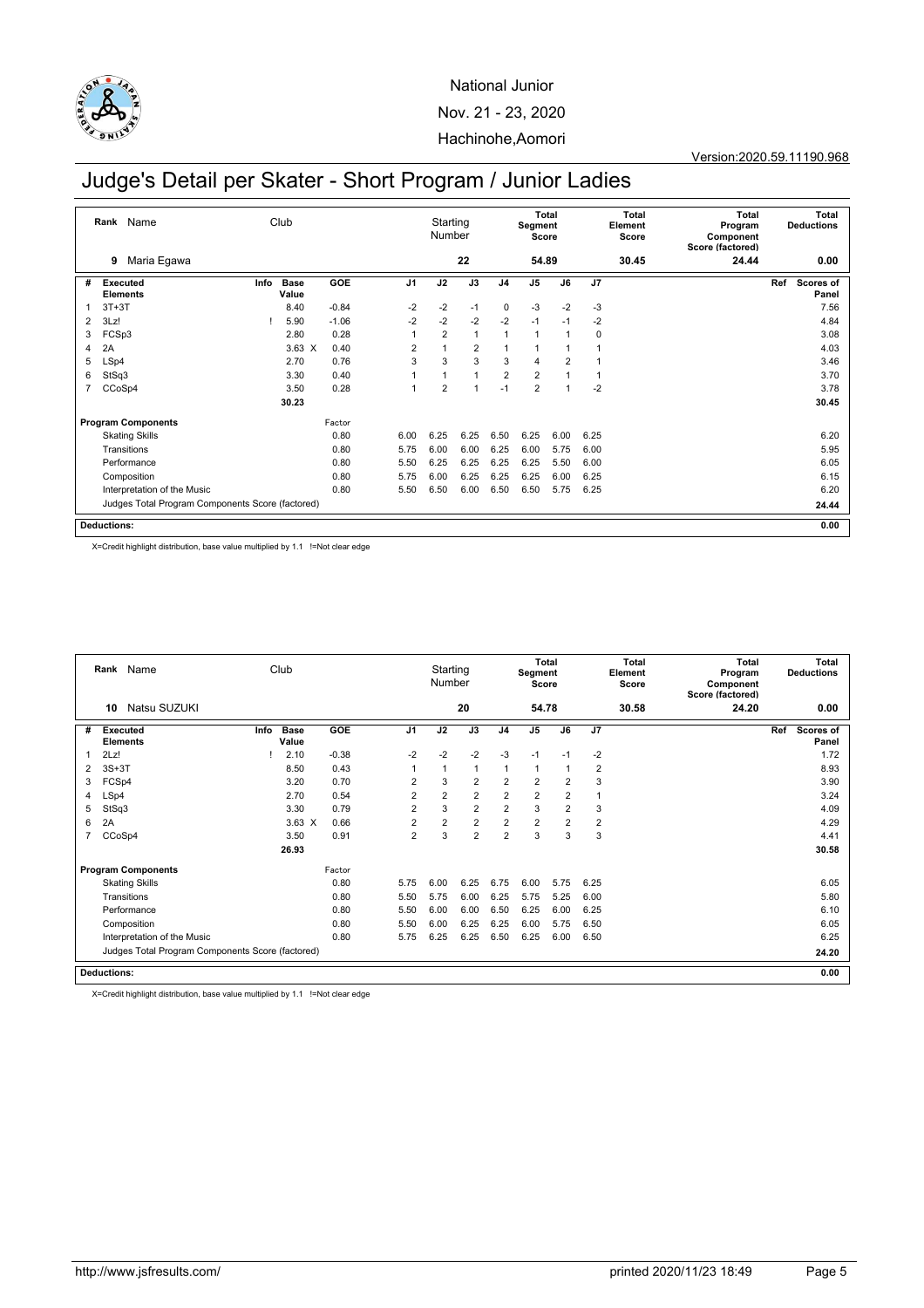

Version:2020.59.11190.968

# Judge's Detail per Skater - Short Program / Junior Ladies

|                | Rank<br>Name                                     |      | Club                 |        |                | Starting<br>Number |                |                | <b>Total</b><br>Segment<br>Score |                |                | Total<br>Element<br>Score | Total<br>Program<br>Component<br>Score (factored) | <b>Total</b><br><b>Deductions</b> |
|----------------|--------------------------------------------------|------|----------------------|--------|----------------|--------------------|----------------|----------------|----------------------------------|----------------|----------------|---------------------------|---------------------------------------------------|-----------------------------------|
|                | <b>ARISA KAMOL</b><br>11                         |      |                      |        |                |                    | 27             |                | 54.40                            |                |                | 32.12                     | 22.28                                             | 0.00                              |
| #              | Executed<br><b>Elements</b>                      | Info | <b>Base</b><br>Value | GOE    | J <sub>1</sub> | J2                 | J3             | J <sub>4</sub> | J <sub>5</sub>                   | J6             | J <sub>7</sub> |                           |                                                   | Ref<br>Scores of<br>Panel         |
|                | $3Lo+2T$                                         |      | 6.20                 | 0.78   | 0              | 1                  | 2              | $\overline{2}$ | $\overline{1}$                   | $\overline{2}$ | $\overline{2}$ |                           |                                                   | 6.98                              |
| 2              | 3Lz                                              |      | 5.90                 | 0.94   |                | 1                  | $\overline{2}$ | $\overline{2}$ | $\mathbf 0$                      | 2              | $\overline{2}$ |                           |                                                   | 6.84                              |
| 3              | StSq2                                            |      | 2.60                 | 0.36   | $\overline{2}$ | 0                  | $\overline{2}$ | 2              | $\mathbf 0$                      | $\overline{2}$ |                |                           |                                                   | 2.96                              |
| 4              | FCSp4                                            |      | 3.20                 | 0.51   |                | $\overline{2}$     | $\mathbf{1}$   | $\overline{2}$ | $\mathbf 0$                      | $\overline{2}$ | $\overline{2}$ |                           |                                                   | 3.71                              |
| 5              | LSp4                                             |      | 2.70                 | 0.70   | $\overline{2}$ | $\overline{2}$     | $\overline{2}$ | 3              | 3                                | 3              | 3              |                           |                                                   | 3.40                              |
| 6              | 2A                                               |      | $3.63 \times$        | 0.40   |                |                    | $\overline{2}$ | $\overline{2}$ | 1                                |                |                |                           |                                                   | 4.03                              |
| $\overline{7}$ | CCoSp4                                           |      | 3.50                 | 0.70   | $\overline{2}$ | $\overline{2}$     | $\overline{2}$ | $\overline{2}$ | 1                                | 2              | $\overline{2}$ |                           |                                                   | 4.20                              |
|                |                                                  |      | 27.73                |        |                |                    |                |                |                                  |                |                |                           |                                                   | 32.12                             |
|                | <b>Program Components</b>                        |      |                      | Factor |                |                    |                |                |                                  |                |                |                           |                                                   |                                   |
|                | <b>Skating Skills</b>                            |      |                      | 0.80   | 5.75           | 5.25               | 6.50           | 6.25           | 5.25                             | 5.75           | 5.50           |                           |                                                   | 5.70                              |
|                | Transitions                                      |      |                      | 0.80   | 5.25           | 4.75               | 6.00           | 6.25           | 4.75                             | 5.25           | 5.25           |                           |                                                   | 5.30                              |
|                | Performance                                      |      |                      | 0.80   | 5.50           | 4.50               | 6.25           | 6.50           | 5.00                             | 5.50           | 5.75           |                           |                                                   | 5.60                              |
|                | Composition                                      |      |                      | 0.80   | 5.50           | 4.75               | 6.50           | 6.50           | 5.25                             | 5.50           | 5.50           |                           |                                                   | 5.65                              |
|                | Interpretation of the Music                      |      |                      | 0.80   | 5.50           | 4.50               | 6.25           | 6.50           | 5.00                             | 5.50           | 5.75           |                           |                                                   | 5.60                              |
|                | Judges Total Program Components Score (factored) |      |                      |        |                |                    |                |                |                                  |                |                |                           |                                                   | 22.28                             |
|                | <b>Deductions:</b>                               |      |                      |        |                |                    |                |                |                                  |                |                |                           |                                                   | 0.00                              |

X=Credit highlight distribution, base value multiplied by 1.1

|   | Rank Name                          | Club                                             |               |                   |                | Starting<br>Number |                |                | Segment<br>Score | Total          |                | Total<br>Element<br>Score | <b>Total</b><br>Program<br>Component<br>Score (factored) |     | Total<br><b>Deductions</b> |
|---|------------------------------------|--------------------------------------------------|---------------|-------------------|----------------|--------------------|----------------|----------------|------------------|----------------|----------------|---------------------------|----------------------------------------------------------|-----|----------------------------|
|   | Ikura KUSHIDA<br>12                |                                                  |               | Kinoshita Academy |                |                    | 25             |                | 53.21            |                |                | 31.29                     | 21.92                                                    |     | 0.00                       |
| # | <b>Executed</b><br><b>Elements</b> | Base<br>Info<br>Value                            |               | <b>GOE</b>        | J <sub>1</sub> | J2                 | J3             | J <sub>4</sub> | J <sub>5</sub>   | J6             | J7             |                           |                                                          | Ref | <b>Scores of</b><br>Panel  |
|   | 3Lz!                               |                                                  | 5.90          | $-0.47$           | $-1$           | $-1$               | $\mathbf 0$    | $-1$           | $-1$             | $\Omega$       | $-1$           |                           |                                                          |     | 5.43                       |
| 2 | $3T+3T$                            |                                                  | 8.40          | 0.50              |                | $\overline{1}$     | 1              | $\overline{2}$ | $\overline{1}$   |                | $\overline{2}$ |                           |                                                          |     | 8.90                       |
| 3 | FCSp3                              |                                                  | 2.80          | $-0.17$           | 0              | 0                  | $-1$           | $-1$           | $-1$             | $-1$           | 0              |                           |                                                          |     | 2.63                       |
| 4 | LSp4                               |                                                  | 2.70          | 0.43              | $\overline{2}$ | $\overline{2}$     | $\overline{2}$ | $\overline{1}$ | $\mathbf{1}$     | $\mathbf{1}$   | $\overline{2}$ |                           |                                                          |     | 3.13                       |
| 5 | StSq3                              |                                                  | 3.30          | 0.26              |                |                    | 1              | $\overline{1}$ | $\mathbf 0$      | $\Omega$       | $\overline{2}$ |                           |                                                          |     | 3.56                       |
| 6 | 2A                                 |                                                  | $3.63 \times$ | 0.53              | $\overline{2}$ | $\overline{1}$     | 2              | 2              | $\mathbf{1}$     |                | $\overline{2}$ |                           |                                                          |     | 4.16                       |
|   | CCoSp3                             |                                                  | 3.00          | 0.48              | $\overline{2}$ | 2                  | 1              | $\overline{1}$ | $\overline{2}$   | $\overline{ }$ | $\overline{2}$ |                           |                                                          |     | 3.48                       |
|   |                                    | 29.73                                            |               |                   |                |                    |                |                |                  |                |                |                           |                                                          |     | 31.29                      |
|   | <b>Program Components</b>          |                                                  |               | Factor            |                |                    |                |                |                  |                |                |                           |                                                          |     |                            |
|   | <b>Skating Skills</b>              |                                                  |               | 0.80              | 5.50           | 5.75               | 6.25           | 5.50           | 5.75             | 5.50           | 5.50           |                           |                                                          |     | 5.60                       |
|   | Transitions                        |                                                  |               | 0.80              | 5.25           | 5.50               | 6.00           | 5.25           | 5.50             | 5.25           | 5.25           |                           |                                                          |     | 5.35                       |
|   | Performance                        |                                                  |               | 0.80              | 5.25           | 5.25               | 5.75           | 5.25           | 5.75             | 5.00           | 5.50           |                           |                                                          |     | 5.40                       |
|   | Composition                        |                                                  |               | 0.80              | 5.50           | 5.25               | 6.00           | 5.50           | 5.75             | 5.50           | 5.50           |                           |                                                          |     | 5.55                       |
|   | Interpretation of the Music        |                                                  |               | 0.80              | 5.25           | 5.50               | 5.75           | 5.75           | 5.75             | 5.25           | 5.25           |                           |                                                          |     | 5.50                       |
|   |                                    | Judges Total Program Components Score (factored) |               |                   |                |                    |                |                |                  |                |                |                           |                                                          |     | 21.92                      |
|   | <b>Deductions:</b>                 |                                                  |               |                   |                |                    |                |                |                  |                |                |                           |                                                          |     | 0.00                       |

X=Credit highlight distribution, base value multiplied by 1.1 !=Not clear edge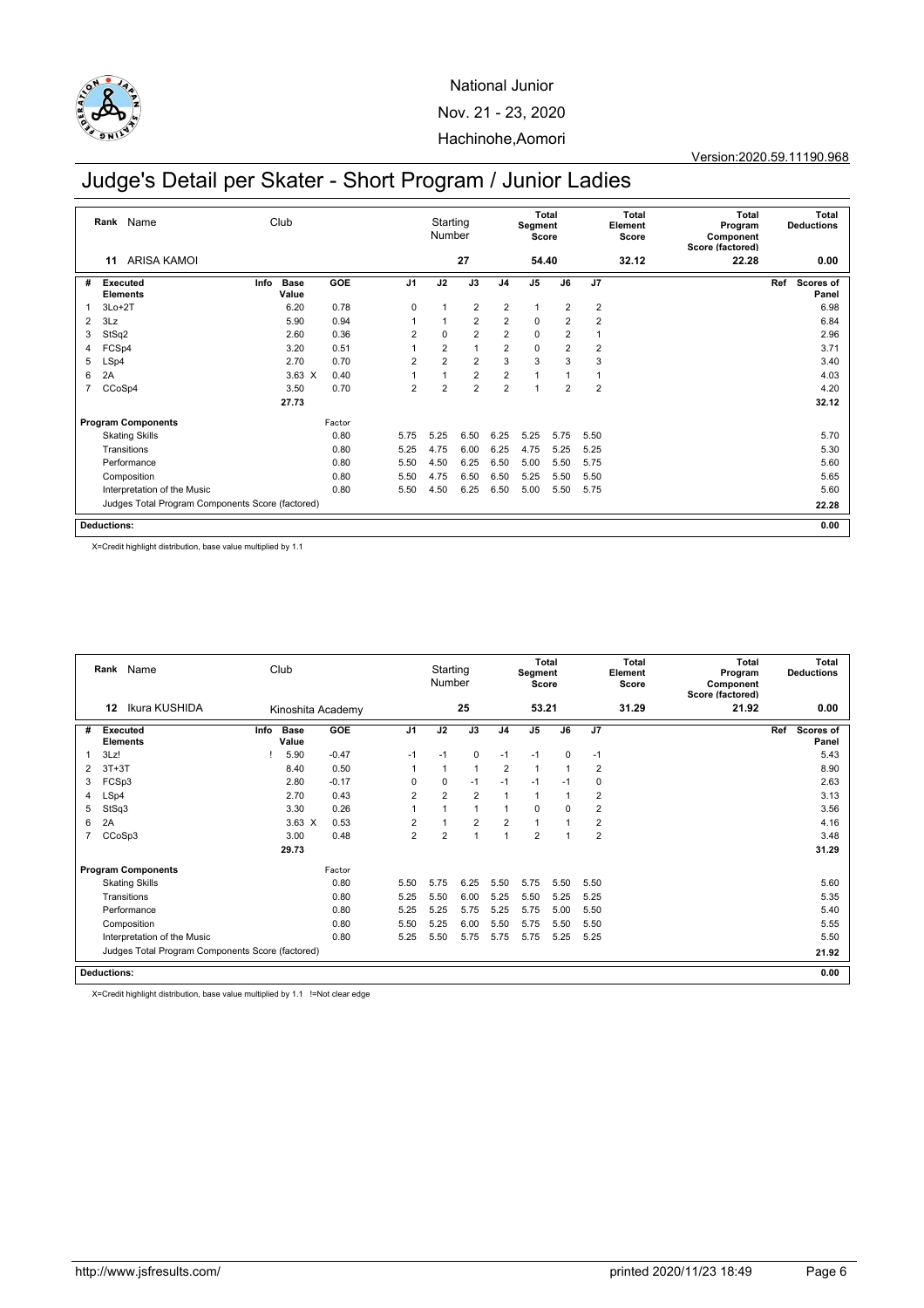

# Judge's Detail per Skater - Short Program / Junior Ladies

|                | Name<br>Rank<br>Mone CHIBA<br>13                 |      | Club                 |         |                | Starting<br>Number |                |                | Total<br>Segment<br>Score |                |                | Total<br>Element<br>Score | Total<br>Program<br>Component<br>Score (factored) |     | Total<br><b>Deductions</b> |
|----------------|--------------------------------------------------|------|----------------------|---------|----------------|--------------------|----------------|----------------|---------------------------|----------------|----------------|---------------------------|---------------------------------------------------|-----|----------------------------|
|                |                                                  |      | <b>SENDAI FSC</b>    |         |                |                    | 16             |                | 53.17                     |                |                | 29.13                     | 25.04                                             |     | 1.00                       |
| #              | Executed<br><b>Elements</b>                      | Info | <b>Base</b><br>Value | GOE     | J <sub>1</sub> | J2                 | J3             | J <sub>4</sub> | J <sub>5</sub>            | J6             | J <sub>7</sub> |                           |                                                   | Ref | Scores of<br>Panel         |
|                | 3F!<+COMBO                                       |      | 4.24                 | $-2.12$ | $-5$           | $-5$               | $-5$           | $-5$           | $-5$                      | $-5$           | $-5$           |                           |                                                   |     | 2.12                       |
| 2              | 3Lz                                              |      | 5.90                 | 1.06    | $\overline{1}$ | $\overline{2}$     | 2              | $\overline{2}$ | $\overline{1}$            | $\overline{2}$ | $\overline{2}$ |                           |                                                   |     | 6.96                       |
| 3              | FCSp4                                            |      | 3.20                 | 0.64    | $\overline{2}$ | $\overline{2}$     | $\overline{2}$ | $\overline{2}$ | 1                         | $\overline{2}$ | $\overline{2}$ |                           |                                                   |     | 3.84                       |
| 4              | 2A                                               |      | $3.63 \times$        | 0.66    | $\overline{2}$ | $\overline{2}$     | $\overline{2}$ | $\overline{c}$ | 1                         | 3              | $\overline{2}$ |                           |                                                   |     | 4.29                       |
| 5              | CCoSp4                                           |      | 3.50                 | 0.77    | $\overline{2}$ | $\overline{2}$     | $\mathbf{1}$   | 3              | $\overline{2}$            | $\overline{2}$ | 3              |                           |                                                   |     | 4.27                       |
| 6              | StSq3                                            |      | 3.30                 | 0.79    | $\overline{2}$ | 4                  | $\overline{2}$ | $\overline{2}$ | $\overline{2}$            | 3              | 3              |                           |                                                   |     | 4.09                       |
| $\overline{7}$ | LSp4                                             |      | 2.70                 | 0.86    | 3              | 3                  | 3              | 4              | 3                         | 3              | $\overline{4}$ |                           |                                                   |     | 3.56                       |
|                |                                                  |      | 26.47                |         |                |                    |                |                |                           |                |                |                           |                                                   |     | 29.13                      |
|                | <b>Program Components</b>                        |      |                      | Factor  |                |                    |                |                |                           |                |                |                           |                                                   |     |                            |
|                | <b>Skating Skills</b>                            |      |                      | 0.80    | 5.75           | 6.00               | 6.50           | 6.50           | 6.00                      | 6.75           | 6.75           |                           |                                                   |     | 6.35                       |
|                | Transitions                                      |      |                      | 0.80    | 5.50           | 6.00               | 6.25           | 6.25           | 5.50                      | 6.50           | 6.50           |                           |                                                   |     | 6.10                       |
|                | Performance                                      |      |                      | 0.80    | 5.50           | 6.25               | 6.25           | 6.50           | 6.00                      | 6.50           | 6.75           |                           |                                                   |     | 6.30                       |
|                | Composition                                      |      |                      | 0.80    | 5.25           | 6.00               | 6.25           | 6.50           | 6.00                      | 6.75           | 6.75           |                           |                                                   |     | 6.30                       |
|                | Interpretation of the Music                      |      |                      | 0.80    | 5.50           | 6.25               | 6.00           | 6.50           | 5.75                      | 6.75           | 6.75           |                           |                                                   |     | 6.25                       |
|                | Judges Total Program Components Score (factored) |      |                      |         |                |                    |                |                |                           |                |                |                           |                                                   |     | 25.04                      |
|                | <b>Deductions:</b>                               |      | Falls: -1.00 (1)     |         |                |                    |                |                |                           |                |                |                           |                                                   |     | $-1.00$                    |

<=Under-rotated jump X=Credit highlight distribution, base value multiplied by 1.1 !=Not clear edge

|   | Rank Name<br>Azusa TANAKA<br>14                  |         | Club                 |            |                | Starting<br>Number |                |                | Segment<br>Score | Total          |                | Total<br>Element<br>Score | Total<br>Program<br>Component<br>Score (factored) | <b>Deductions</b>       | Total   |
|---|--------------------------------------------------|---------|----------------------|------------|----------------|--------------------|----------------|----------------|------------------|----------------|----------------|---------------------------|---------------------------------------------------|-------------------------|---------|
|   |                                                  |         | Kinoshita Academy    |            |                |                    | 12             |                | 51.25            |                |                | 25.85                     | 26.40                                             |                         | 1.00    |
| # | <b>Executed</b><br><b>Elements</b>               | Info    | <b>Base</b><br>Value | <b>GOE</b> | J <sub>1</sub> | J2                 | J3             | J <sub>4</sub> | J5               | J6             | J7             |                           |                                                   | Ref<br><b>Scores of</b> | Panel   |
|   | $3F!+3T<$                                        |         | 8.66                 | $-1.59$    | $-3$           | $-2$               | $-3$           | $-3$           | $-3$             | $-3$           | $-4$           |                           |                                                   |                         | 7.07    |
| 2 | 2A                                               |         | 3.30                 | 0.46       | $\overline{2}$ |                    | 1              | 1              | $\overline{2}$   | $\overline{2}$ | $\mathbf{1}$   |                           |                                                   |                         | 3.76    |
| 3 | LSp2                                             |         | 1.90                 | 0.42       | $\overline{2}$ | 3                  | $\overline{2}$ |                | $\overline{2}$   | $\overline{2}$ | 3              |                           |                                                   |                         | 2.32    |
| 4 | 3Lz<                                             | $\prec$ | $5.19 \text{ X}$     | $-2.36$    | $-5$           | $-5$               | $-4$           | $-5$           | $-5$             | $-5$           | $-5$           |                           |                                                   |                         | 2.83    |
| 5 | StSq3                                            |         | 3.30                 | 0.99       | 3              | $\overline{2}$     | 3              | 3              | 3                | 3              | 3              |                           |                                                   |                         | 4.29    |
| 6 | FCSp3                                            |         | 2.80                 | 0.56       | $\overline{2}$ | $\overline{2}$     | $\overline{2}$ | $\overline{2}$ | 3                |                | $\overline{2}$ |                           |                                                   |                         | 3.36    |
|   | CCoSp2V                                          |         | 1.88                 | 0.34       | $\overline{2}$ | $\overline{2}$     | $\overline{2}$ | 1              | $\overline{2}$   | $-1$           | $\overline{2}$ |                           |                                                   |                         | 2.22    |
|   |                                                  |         | 27.03                |            |                |                    |                |                |                  |                |                |                           |                                                   |                         | 25.85   |
|   | <b>Program Components</b>                        |         |                      | Factor     |                |                    |                |                |                  |                |                |                           |                                                   |                         |         |
|   | <b>Skating Skills</b>                            |         |                      | 0.80       | 6.50           | 6.00               | 7.00           | 7.00           | 7.00             | 6.50           | 6.50           |                           |                                                   |                         | 6.70    |
|   | Transitions                                      |         |                      | 0.80       | 6.25           | 5.75               | 6.75           | 6.50           | 7.00             | 6.50           | 6.25           |                           |                                                   |                         | 6.45    |
|   | Performance                                      |         |                      | 0.80       | 6.25           | 6.00               | 6.75           | 6.75           | 7.00             | 6.50           | 6.00           |                           |                                                   |                         | 6.45    |
|   | Composition                                      |         |                      | 0.80       | 6.25           | 5.75               | 7.00           | 6.75           | 7.00             | 6.75           | 6.50           |                           |                                                   |                         | 6.65    |
|   | Interpretation of the Music                      |         |                      | 0.80       | 6.25           | 6.00               | 7.00           | 7.00           | 7.25             | 6.75           | 6.75           |                           |                                                   |                         | 6.75    |
|   | Judges Total Program Components Score (factored) |         |                      |            |                |                    |                |                |                  |                |                |                           |                                                   |                         | 26.40   |
|   | <b>Deductions:</b>                               |         | Falls: -1.00 (1)     |            |                |                    |                |                |                  |                |                |                           |                                                   |                         | $-1.00$ |

<=Under-rotated jump X=Credit highlight distribution, base value multiplied by 1.1 !=Not clear edge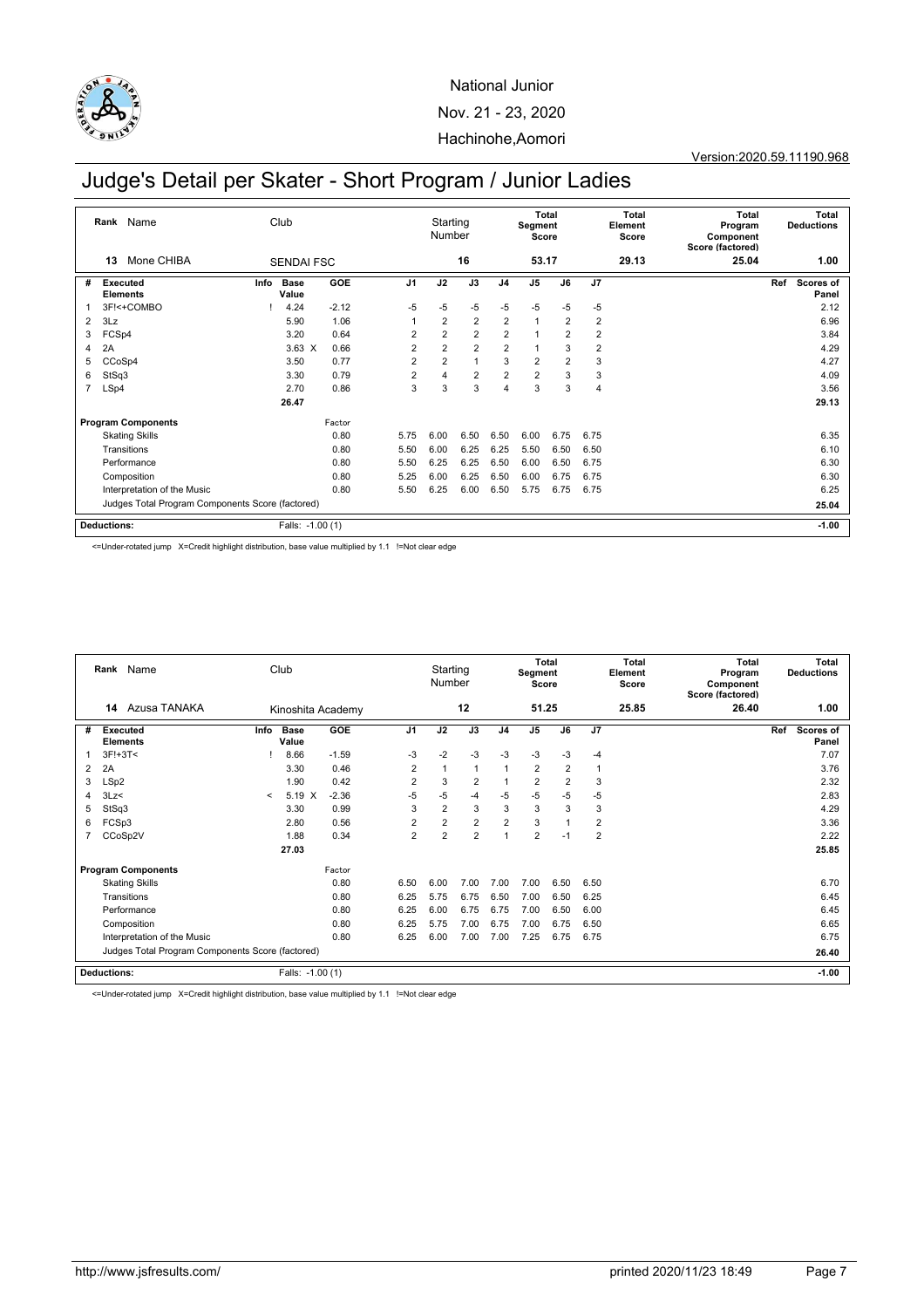

Version:2020.59.11190.968

# Judge's Detail per Skater - Short Program / Junior Ladies

|                | Rank Name<br>Haruna Iwasaki<br>15                |      | Club                 |         |                | Starting<br>Number |                |                | <b>Total</b><br>Segment<br>Score |                |                | Total<br>Element<br>Score | <b>Total</b><br>Program<br>Component<br>Score (factored) |     | <b>Total</b><br><b>Deductions</b> |
|----------------|--------------------------------------------------|------|----------------------|---------|----------------|--------------------|----------------|----------------|----------------------------------|----------------|----------------|---------------------------|----------------------------------------------------------|-----|-----------------------------------|
|                |                                                  |      | <b>NAMIHAYA ISC</b>  |         |                |                    | 9              |                | 50.67                            |                |                | 29.95                     | 20.72                                                    |     | 0.00                              |
| #              | Executed<br><b>Elements</b>                      | Info | <b>Base</b><br>Value | GOE     | J <sub>1</sub> | J2                 | J3             | J <sub>4</sub> | J <sub>5</sub>                   | J6             | J7             |                           |                                                          | Ref | <b>Scores of</b><br>Panel         |
| 1              | 3Lz!                                             |      | 5.90                 | $-0.35$ | $-1$           | $-1$               | $\mathbf{1}$   | $-2$           | $\mathbf 0$                      | $-1$           | 0              |                           |                                                          |     | 5.55                              |
| 2              | $3F!q+3Tq$                                       |      | 9.50                 | $-2.65$ | $-4$           | $-5$               | $-5$           | $-5$           | $-5$                             | $-5$           | $-5$           |                           |                                                          |     | 6.85                              |
| 3              | FCSp4                                            |      | 3.20                 | 0.51    | $\overline{2}$ | $\overline{2}$     | $\mathbf 0$    | 1              | $\overline{2}$                   | $\overline{2}$ |                |                           |                                                          |     | 3.71                              |
| 4              | 2A                                               |      | $3.63 \times$        | 0.13    |                | 0                  | $\mathbf 0$    | 1              | $\mathbf 0$                      | 0              |                |                           |                                                          |     | 3.76                              |
| 5              | CCoSp4                                           |      | 3.50                 | 0.63    | $\overline{2}$ |                    | $\overline{2}$ | 2              | $\overline{2}$                   |                | $\overline{2}$ |                           |                                                          |     | 4.13                              |
| 6              | StSq2                                            |      | 2.60                 | 0.00    |                | 0                  | $\mathbf 0$    | $\mathbf 0$    | 0                                | $-2$           | 0              |                           |                                                          |     | 2.60                              |
| $\overline{7}$ | LSp4                                             |      | 2.70                 | 0.65    | $\overline{2}$ | $\overline{2}$     | 3              | $\overline{2}$ | $\overline{2}$                   | 3              | 3              |                           |                                                          |     | 3.35                              |
|                |                                                  |      | 31.03                |         |                |                    |                |                |                                  |                |                |                           |                                                          |     | 29.95                             |
|                | <b>Program Components</b>                        |      |                      | Factor  |                |                    |                |                |                                  |                |                |                           |                                                          |     |                                   |
|                | <b>Skating Skills</b>                            |      |                      | 0.80    | 5.50           | 5.25               | 5.50           | 5.50           | 5.25                             | 5.50           | 5.25           |                           |                                                          |     | 5.40                              |
|                | Transitions                                      |      |                      | 0.80    | 5.25           | 4.75               | 5.00           | 5.00           | 5.00                             | 5.00           | 5.00           |                           |                                                          |     | 5.00                              |
|                | Performance                                      |      |                      | 0.80    | 5.25           | 4.75               | 5.25           | 5.25           | 4.75                             | 5.00           | 5.25           |                           |                                                          |     | 5.10                              |
|                | Composition                                      |      |                      | 0.80    | 5.25           | 5.00               | 5.50           | 5.50           | 5.00                             | 5.25           | 5.25           |                           |                                                          |     | 5.25                              |
|                | Interpretation of the Music                      |      |                      | 0.80    | 5.00           | 5.00               | 5.25           | 5.00           | 5.25                             | 5.25           | 5.50           |                           |                                                          |     | 5.15                              |
|                | Judges Total Program Components Score (factored) |      |                      |         |                |                    |                |                |                                  |                |                | 20.72                     |                                                          |     |                                   |
|                | <b>Deductions:</b>                               |      |                      |         |                |                    |                |                |                                  |                |                |                           |                                                          |     | 0.00                              |

X=Credit highlight distribution, base value multiplied by 1.1 !=Not clear edge

|   | Club<br>Rank Name<br>Juria TAMURA<br>16<br><b>IRTS FSC</b> |      |                      |            | Starting<br>Number |                |      | <b>Total</b><br>Segment<br>Score |                |                | Total<br>Element<br>Score | <b>Total</b><br>Program<br>Component<br>Score (factored) |       | Total<br><b>Deductions</b> |                           |
|---|------------------------------------------------------------|------|----------------------|------------|--------------------|----------------|------|----------------------------------|----------------|----------------|---------------------------|----------------------------------------------------------|-------|----------------------------|---------------------------|
|   |                                                            |      |                      |            |                    |                | 11   |                                  | 49.65          |                |                           | 28.49                                                    | 21.16 |                            | 0.00                      |
| # | <b>Executed</b><br><b>Elements</b>                         | Info | <b>Base</b><br>Value | <b>GOE</b> | J <sub>1</sub>     | J2             | J3   | J <sub>4</sub>                   | J5             | J6             | J7                        |                                                          |       | Ref                        | <b>Scores of</b><br>Panel |
|   | $3Fe+2T$                                                   | e    | 5.54                 | $-1.27$    | $-3$               | $-4$           | $-2$ | $-3$                             | $-3$           | $-3$           | $-3$                      |                                                          |       |                            | 4.27                      |
| 2 | 2A                                                         |      | 3.30                 | 0.53       | 1                  | $\overline{2}$ | 2    | 2                                | $\overline{2}$ | $\mathbf{1}$   | 1                         |                                                          |       |                            | 3.83                      |
| 3 | FCSp3                                                      |      | 2.80                 | 0.34       | $\overline{2}$     |                | 1    | $\mathbf{1}$                     | $\overline{2}$ | 1              |                           |                                                          |       |                            | 3.14                      |
| 4 | CCoSp4                                                     |      | 3.50                 | 0.35       |                    | $\overline{2}$ | 1    | $\mathbf{1}$                     | $\overline{1}$ | $\Omega$       |                           |                                                          |       |                            | 3.85                      |
| 5 | StSq3                                                      |      | 3.30                 | 0.33       |                    | $\overline{2}$ | -1   | 1                                | $\mathbf 0$    | $\overline{1}$ | 1                         |                                                          |       |                            | 3.63                      |
| 6 | 3Lz                                                        |      | 6.49<br>X            | 0.59       |                    |                | -1   | $\mathbf{1}$                     | 1              | $\mathbf 0$    | 1                         |                                                          |       |                            | 7.08                      |
| 7 | LSp3                                                       |      | 2.40                 | 0.29       | 1                  | $\overline{2}$ | -1   | 1                                | $\overline{2}$ | 1              | 1                         |                                                          |       |                            | 2.69                      |
|   |                                                            |      | 27.33                |            |                    |                |      |                                  |                |                |                           |                                                          |       |                            | 28.49                     |
|   | <b>Program Components</b>                                  |      |                      | Factor     |                    |                |      |                                  |                |                |                           |                                                          |       |                            |                           |
|   | <b>Skating Skills</b>                                      |      |                      | 0.80       | 5.50               | 5.75           | 5.75 | 5.25                             | 5.50           | 5.75           | 5.25                      |                                                          |       |                            | 5.55                      |
|   | Transitions                                                |      |                      | 0.80       | 5.00               | 5.25           | 5.00 | 5.00                             | 5.00           | 5.00           | 5.00                      |                                                          |       |                            | 5.00                      |
|   | Performance                                                |      |                      | 0.80       | 5.00               | 5.00           | 5.50 | 4.75                             | 5.25           | 5.25           | 5.50                      |                                                          |       |                            | 5.20                      |
|   | Composition                                                |      |                      | 0.80       | 5.25               | 5.25           | 5.50 | 5.25                             | 5.50           | 5.00           | 5.25                      |                                                          |       |                            | 5.30                      |
|   | Interpretation of the Music                                |      |                      | 0.80       | 4.75               | 5.50           | 5.50 | 5.25                             | 5.25           | 5.50           | 5.50                      |                                                          |       |                            | 5.40                      |
|   | Judges Total Program Components Score (factored)           |      |                      |            |                    |                |      |                                  |                |                |                           | 21.16                                                    |       |                            |                           |
|   | <b>Deductions:</b>                                         |      |                      |            |                    |                |      |                                  |                |                |                           |                                                          |       |                            | 0.00                      |

X=Credit highlight distribution, base value multiplied by 1.1 e=Wrong edge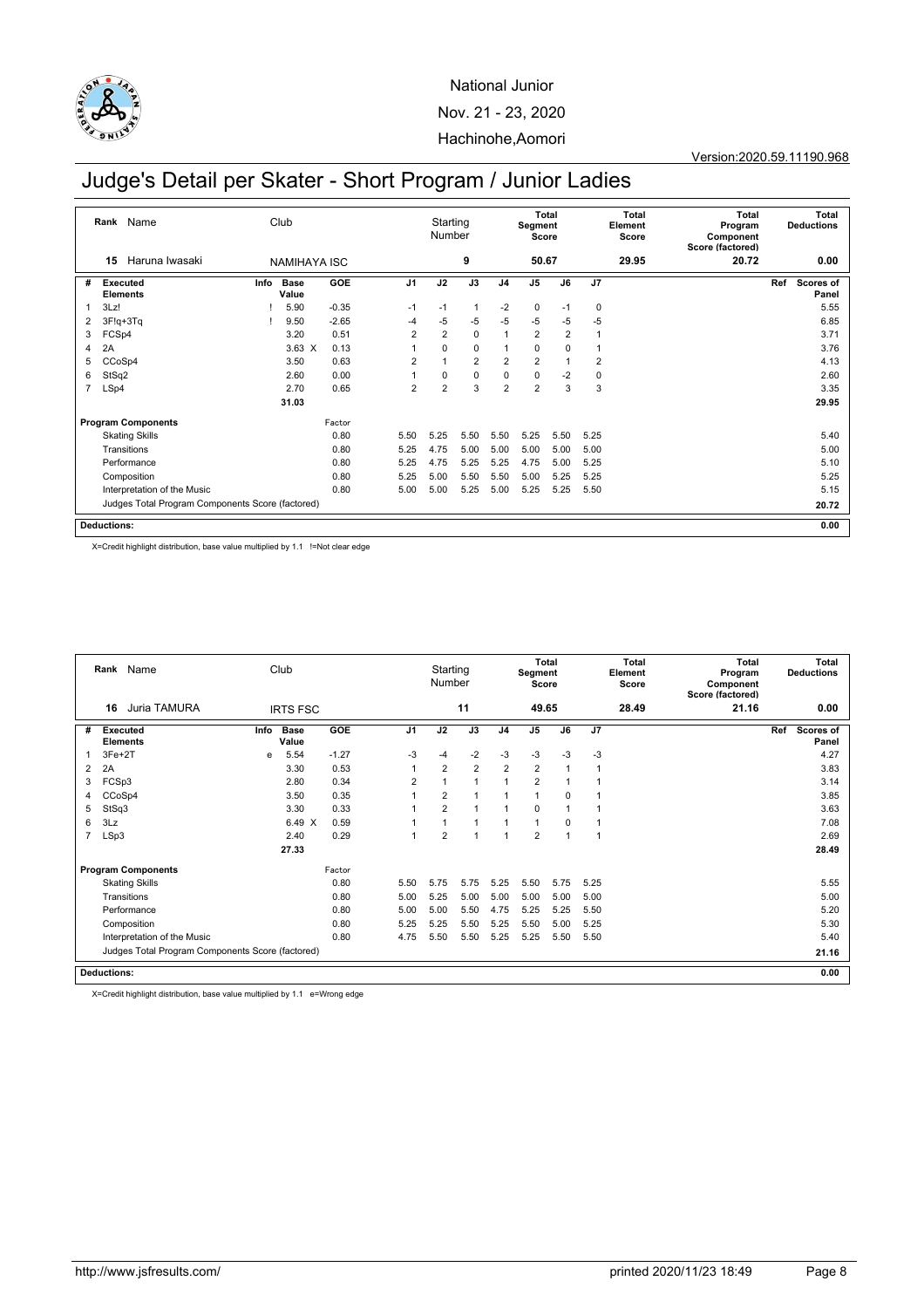

Version:2020.59.11190.968

# Judge's Detail per Skater - Short Program / Junior Ladies

|                | Name<br>Rank<br>AIKO MOTOE<br>17                 |         | Club          |                           |                | Starting<br>Number |                |                | <b>Total</b><br>Segment<br>Score |                |                | Total<br>Element<br>Score | <b>Total</b><br>Program<br>Component<br>Score (factored) | <b>Total</b><br><b>Deductions</b> |
|----------------|--------------------------------------------------|---------|---------------|---------------------------|----------------|--------------------|----------------|----------------|----------------------------------|----------------|----------------|---------------------------|----------------------------------------------------------|-----------------------------------|
|                |                                                  |         |               | meguronihonunivhighschool |                |                    | 30             |                | 49.23                            |                |                | 25.91                     | 23.32                                                    | 0.00                              |
| #              | <b>Executed</b><br><b>Elements</b>               | Info    | Base<br>Value | GOE                       | J <sub>1</sub> | J2                 | J3             | J <sub>4</sub> | J <sub>5</sub>                   | J6             | J7             |                           |                                                          | Ref<br>Scores of<br>Panel         |
|                | $3S+3T<$                                         | $\,<\,$ | 7.66          | $-0.86$                   | $-2$           | $-2$               | $-2$           | $-1$           | $-2$                             | $-2$           | $-2$           |                           |                                                          | 6.80                              |
| $\overline{2}$ | 2Lz!                                             |         | 2.10          | $-0.13$                   | $-1$           | $-1$               | $\mathbf 0$    | $-1$           | $\mathbf 0$                      | 0              | $-1$           |                           |                                                          | 1.97                              |
| 3              | 2Aq                                              | a       | 3.30          | $-0.53$                   | $-1$           | $-1$               | $-2$           | $-2$           | $-2$                             | $-2$           | $-1$           |                           |                                                          | 2.77                              |
| 4              | CCoSp3                                           |         | 3.00          | 0.48                      | $\overline{2}$ | 1                  | $\overline{2}$ | $\mathbf 0$    | $\overline{1}$                   | $\overline{2}$ | $\overline{2}$ |                           |                                                          | 3.48                              |
| 5              | StSq3                                            |         | 3.30          | 0.73                      | $\overline{2}$ | 3                  | $\overline{2}$ | $\overline{2}$ | $\overline{2}$                   | $\overline{2}$ | 3              |                           |                                                          | 4.03                              |
| 6              | FCSp4                                            |         | 3.20          | 0.26                      |                | 1                  | $\mathbf{1}$   | 0              | $\mathbf 0$                      |                | 3              |                           |                                                          | 3.46                              |
| $\overline{7}$ | LSp4                                             |         | 2.70          | 0.70                      | $\overline{2}$ | 3                  | 3              | $\overline{2}$ | $\overline{2}$                   | 3              | $\overline{4}$ |                           |                                                          | 3.40                              |
|                |                                                  |         | 25.26         |                           |                |                    |                |                |                                  |                |                |                           |                                                          | 25.91                             |
|                | <b>Program Components</b>                        |         |               | Factor                    |                |                    |                |                |                                  |                |                |                           |                                                          |                                   |
|                | <b>Skating Skills</b>                            |         |               | 0.80                      | 5.50           | 6.00               | 6.25           | 6.00           | 5.50                             | 6.00           | 6.50           |                           |                                                          | 5.95                              |
|                | Transitions                                      |         |               | 0.80                      | 5.25           | 5.50               | 6.00           | 5.50           | 5.25                             | 5.75           | 6.50           |                           |                                                          | 5.60                              |
|                | Performance                                      |         |               | 0.80                      | 5.50           | 5.75               | 6.00           | 5.75           | 5.50                             | 5.75           | 6.75           |                           |                                                          | 5.75                              |
|                | Composition                                      |         |               | 0.80                      | 5.25           | 5.75               | 6.25           | 6.00           | 5.50                             | 6.00           | 6.75           |                           |                                                          | 5.90                              |
|                | Interpretation of the Music                      | 0.80    | 5.25          | 5.75                      | 6.25           | 6.00               | 5.75           | 6.00           | 7.00                             |                |                | 5.95                      |                                                          |                                   |
|                | Judges Total Program Components Score (factored) |         |               |                           |                |                    |                |                |                                  |                |                | 23.32                     |                                                          |                                   |
|                | <b>Deductions:</b>                               |         |               |                           |                |                    |                |                |                                  |                |                |                           |                                                          | 0.00                              |

<=Under-rotated jump !=Not clear edge q=jump landed on the quarter

|   | Club<br>Rank Name<br>Kinayu YOKOI<br>18          |                      |                           |                | Starting<br>Number |                |                | Total<br>Segment<br>Score |                |                | Total<br>Element<br>Score | Total<br>Program<br>Component<br>Score (factored) | Total<br><b>Deductions</b> |
|---|--------------------------------------------------|----------------------|---------------------------|----------------|--------------------|----------------|----------------|---------------------------|----------------|----------------|---------------------------|---------------------------------------------------|----------------------------|
|   |                                                  |                      | Chukyo Senior High School |                |                    | 10             |                | 48.65                     |                |                | 27.57                     | 22.08                                             | 1.00                       |
| # | <b>Executed</b><br>Info<br><b>Elements</b>       | <b>Base</b><br>Value | GOE                       | J <sub>1</sub> | J2                 | J3             | J <sub>4</sub> | J <sub>5</sub>            | J6             | J <sub>7</sub> |                           |                                                   | Ref<br>Scores of<br>Panel  |
|   | 3Lz                                              | 5.90                 | 0.59                      | $\Omega$       |                    | -1             | $\mathbf{1}$   | 1                         | 1              | 1              |                           |                                                   | 6.49                       |
| 2 | FCSp3                                            | 2.80                 | 0.06                      | $\mathbf 0$    |                    | $\mathbf 0$    | $\Omega$       | 0                         | 0              | 1              |                           |                                                   | 2.86                       |
| 3 | 2A                                               | 3.30                 | 0.46                      |                |                    | 2              | $\overline{2}$ | 1                         | $\overline{2}$ | 1              |                           |                                                   | 3.76                       |
| 4 | CCoSp2                                           | 2.50                 | 0.00                      | $\Omega$       |                    | $\Omega$       | $\Omega$       | $\Omega$                  | $\Omega$       | $-1$           |                           |                                                   | 2.50                       |
| 5 | StSq2                                            | 2.60                 | 0.21                      |                | $\Omega$           | $\overline{1}$ | $\overline{1}$ | $\overline{1}$            |                | $\mathbf 0$    |                           |                                                   | 2.81                       |
| 6 | $3T+3T$                                          | $9.24 \times$        | $-2.10$                   | $-5$           | $-5$               | $-5$           | $-5$           | $-5$                      | $-5$           | $-5$           |                           |                                                   | 7.14                       |
|   | LSp2                                             | 1.90                 | 0.11                      | $\overline{1}$ |                    | $\mathbf 0$    | $\mathbf 0$    | $\overline{1}$            | 0              | 1              |                           |                                                   | 2.01                       |
|   |                                                  | 28.24                |                           |                |                    |                |                |                           |                |                |                           |                                                   | 27.57                      |
|   | <b>Program Components</b>                        |                      | Factor                    |                |                    |                |                |                           |                |                |                           |                                                   |                            |
|   | <b>Skating Skills</b>                            |                      | 0.80                      | 5.75           | 5.50               | 5.75           | 6.00           | 6.00                      | 6.25           | 5.25           |                           |                                                   | 5.80                       |
|   | Transitions                                      |                      | 0.80                      | 5.25           | 5.00               | 5.00           | 6.00           | 5.75                      | 5.50           | 5.00           |                           |                                                   | 5.30                       |
|   | Performance                                      |                      | 0.80                      | 5.25           | 5.25               | 5.25           | 5.75           | 5.75                      | 5.50           | 5.50           |                           |                                                   | 5.45                       |
|   | Composition                                      |                      | 0.80                      | 5.50           | 5.25               | 5.50           | 6.25           | 6.00                      | 5.75           | 5.25           |                           |                                                   | 5.60                       |
|   | Interpretation of the Music                      |                      | 0.80                      | 5.25           | 5.25               | 5.25           | 5.75           | 5.75                      | 5.75           | 5.25           |                           |                                                   | 5.45                       |
|   | Judges Total Program Components Score (factored) |                      |                           |                |                    |                |                |                           |                |                |                           |                                                   | 22.08                      |
|   | <b>Deductions:</b>                               | Falls: -1.00 (1)     |                           |                |                    |                |                |                           |                |                |                           |                                                   | $-1.00$                    |

X=Credit highlight distribution, base value multiplied by 1.1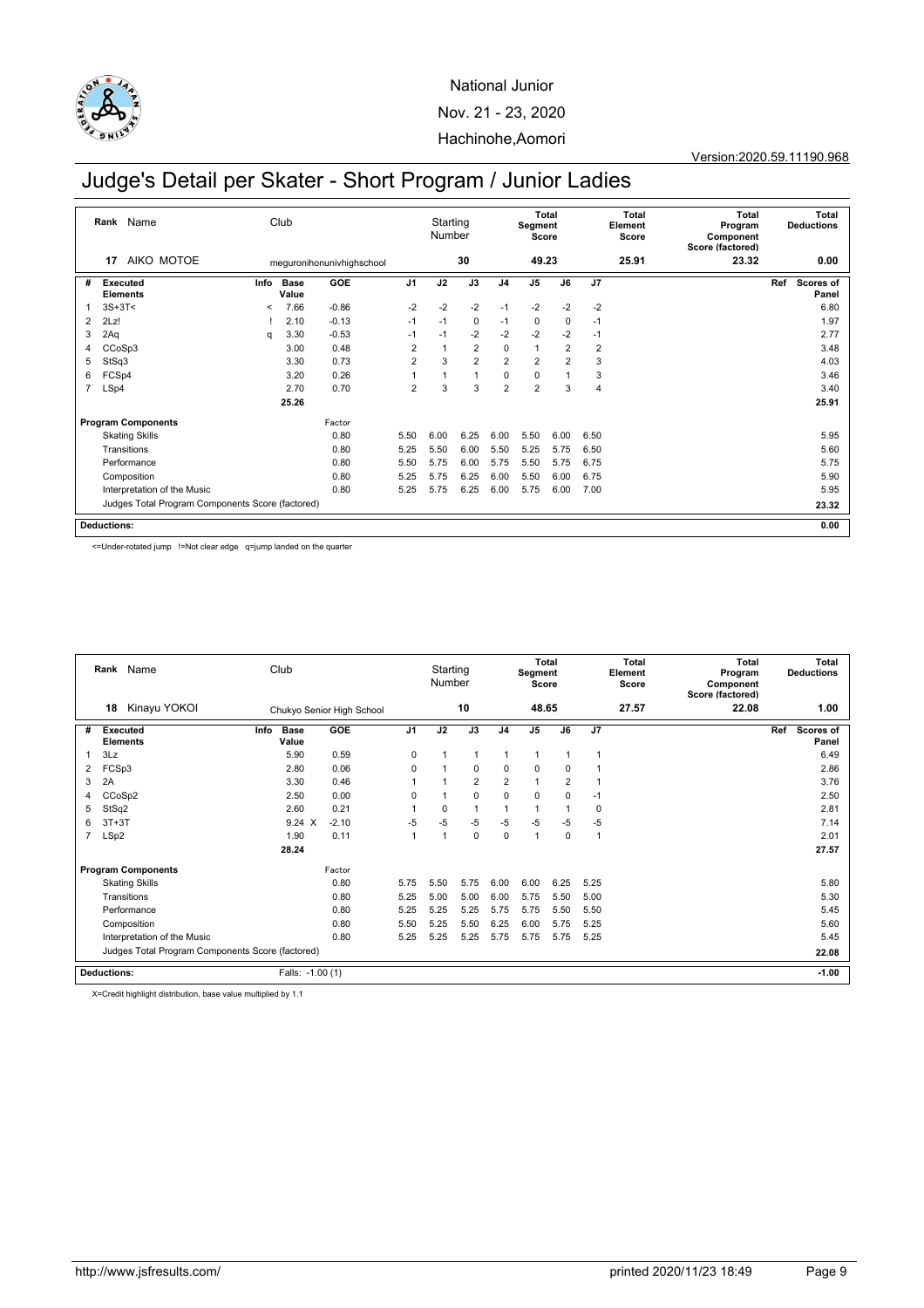

Version:2020.59.11190.968

# Judge's Detail per Skater - Short Program / Junior Ladies

|                | Name<br>Club<br>Rank<br>Momoka MAENO<br>19<br>KYOTO AQUARENA SC |         |               |            |                | Starting<br>Number |                |                | Segment<br>Score | Total |                | Total<br>Element<br>Score | Total<br>Program<br>Component<br>Score (factored) |     | Total<br><b>Deductions</b> |
|----------------|-----------------------------------------------------------------|---------|---------------|------------|----------------|--------------------|----------------|----------------|------------------|-------|----------------|---------------------------|---------------------------------------------------|-----|----------------------------|
|                |                                                                 |         |               |            |                |                    | 6              |                | 47.96            |       |                | 24.88                     | 23.08                                             |     | 0.00                       |
| #              | Executed<br><b>Elements</b>                                     | Info    | Base<br>Value | <b>GOE</b> | J <sub>1</sub> | J2                 | J3             | J <sub>4</sub> | J <sub>5</sub>   | J6    | J <sub>7</sub> |                           |                                                   | Ref | Scores of<br>Panel         |
|                | 3F+COMBO+2T*                                                    | $\star$ | 5.30          | $-2.65$    | $-5$           | $-5$               | $-5$           | $-5$           | $-5$             | $-5$  | $-5$           |                           |                                                   |     | 2.65                       |
| 2              | 3Lz!                                                            |         | 5.90          | $-0.12$    | 0              | $-1$               | $\mathbf 0$    | 0              | $\mathbf 0$      | 0     | $-1$           |                           |                                                   |     | 5.78                       |
| 3              | CCoSp4                                                          |         | 3.50          | 0.77       | $\overline{2}$ | 3                  | $\overline{2}$ | $\overline{2}$ | $\overline{2}$   | 2     | 3              |                           |                                                   |     | 4.27                       |
| 4              | FCSp4                                                           |         | 3.20          | 0.51       | $\overline{2}$ | $\overline{2}$     | $\mathbf{1}$   | $\overline{2}$ | $\overline{1}$   |       | 3              |                           |                                                   |     | 3.71                       |
| 5              | StSq3                                                           |         | 3.30          | 0.26       |                |                    | $-1$           | 1              | 1                | 0     |                |                           |                                                   |     | 3.56                       |
| 6              | 2A                                                              |         | $3.63 \times$ | $-1.19$    | $-3$           | $-5$               | $-4$           | $-3$           | $-4$             | $-3$  | $-4$           |                           |                                                   |     | 2.44                       |
| $\overline{7}$ | LSp2                                                            |         | 1.90          | 0.57       | 3              | 3                  | 3              | 3              | 3                | 3     | 3              |                           |                                                   |     | 2.47                       |
|                |                                                                 |         | 26.73         |            |                |                    |                |                |                  |       |                |                           |                                                   |     | 24.88                      |
|                | <b>Program Components</b>                                       |         |               | Factor     |                |                    |                |                |                  |       |                |                           |                                                   |     |                            |
|                | <b>Skating Skills</b>                                           |         |               | 0.80       | 6.25           | 6.00               | 5.75           | 6.25           | 5.75             | 6.25  | 5.75           |                           |                                                   |     | 6.00                       |
|                | Transitions                                                     |         |               | 0.80       | 5.75           | 5.75               | 5.50           | 5.75           | 5.50             | 5.75  | 5.25           |                           |                                                   |     | 5.65                       |
|                | Performance                                                     |         |               | 0.80       | 5.25           | 6.00               | 5.50           | 5.75           | 5.50             | 6.00  | 5.00           |                           |                                                   |     | 5.60                       |
|                | Composition                                                     |         |               | 0.80       | 5.75           | 5.75               | 5.75           | 6.00           | 5.75             | 6.00  | 5.50           |                           |                                                   |     | 5.80                       |
|                | Interpretation of the Music                                     |         |               | 0.80       | 5.75           | 6.00               | 5.50           | 6.00           | 5.75             | 6.25  | 5.50           |                           |                                                   |     | 5.80                       |
|                | Judges Total Program Components Score (factored)                |         |               |            |                |                    |                |                |                  |       |                |                           | 23.08                                             |     |                            |
|                | <b>Deductions:</b>                                              |         |               |            |                |                    |                |                |                  |       |                |                           |                                                   |     | 0.00                       |

\*=Invalid element X=Credit highlight distribution, base value multiplied by 1.1 !=Not clear edge

|   | Club<br>Rank Name<br>Marin OKAMOTO<br>20         |      |                      |         |                | Starting<br>Number |                |                | Total<br>Segment<br>Score |                |              | Total<br>Element<br>Score | <b>Total</b><br>Program<br>Component<br>Score (factored) |     | Total<br><b>Deductions</b> |
|---|--------------------------------------------------|------|----------------------|---------|----------------|--------------------|----------------|----------------|---------------------------|----------------|--------------|---------------------------|----------------------------------------------------------|-----|----------------------------|
|   |                                                  |      |                      |         |                |                    | 23             |                | 45.70                     |                |              | 26.06                     | 19.64                                                    |     | 0.00                       |
| # | <b>Executed</b><br><b>Elements</b>               | Info | <b>Base</b><br>Value | GOE     | J <sub>1</sub> | J2                 | J3             | J <sub>4</sub> | J <sub>5</sub>            | J6             | J7           |                           |                                                          | Ref | <b>Scores of</b><br>Panel  |
|   | 3Lz!                                             |      | 5.90                 | $-2.24$ | $-3$           | $-2$               | $-3$           | $-4$           | $-5$                      | $-4$           | $-5$         |                           |                                                          |     | 3.66                       |
| 2 | $3Lo+2T$                                         |      | 6.20                 | 0.29    | $\mathbf 0$    | $\mathbf{1}$       | $\overline{1}$ | 1              | $\mathbf{1}$              | $\mathbf 0$    | $\mathbf 0$  |                           |                                                          |     | 6.49                       |
| 3 | FCSp3                                            |      | 2.80                 | 0.00    |                | $\mathbf 0$        | $\mathbf 0$    | $\mathbf 0$    | $\mathbf 0$               | 0              | $-1$         |                           |                                                          |     | 2.80                       |
| 4 | StSq2                                            |      | 2.60                 | $-0.05$ | $\Omega$       | $\mathbf 0$        | $\mathbf 0$    | $-1$           | $-1$                      | $\Omega$       | $\mathbf 0$  |                           |                                                          |     | 2.55                       |
| 5 | CCoSp4                                           |      | 3.50                 | 0.35    |                | $\overline{1}$     | $\overline{1}$ |                | $\mathbf{1}$              |                | $\mathbf{1}$ |                           |                                                          |     | 3.85                       |
| 6 | 2A                                               |      | $3.63 \times$        | 0.20    |                | $\mathbf 0$        | $\mathbf 0$    | 1              | $\mathbf 0$               | $\overline{1}$ | $\mathbf{1}$ |                           |                                                          |     | 3.83                       |
| 7 | LSp3                                             |      | 2.40                 | 0.48    | $\overline{2}$ | $\overline{2}$     | $\overline{2}$ | $\overline{2}$ | $\mathbf{1}$              | $\overline{2}$ | 3            |                           |                                                          |     | 2.88                       |
|   |                                                  |      | 27.03                |         |                |                    |                |                |                           |                |              |                           |                                                          |     | 26.06                      |
|   | <b>Program Components</b>                        |      |                      | Factor  |                |                    |                |                |                           |                |              |                           |                                                          |     |                            |
|   | <b>Skating Skills</b>                            |      |                      | 0.80    | 5.25           | 5.00               | 5.50           | 5.50           | 4.50                      | 5.25           | 5.25         |                           |                                                          |     | 5.25                       |
|   | Transitions                                      |      |                      | 0.80    | 4.50           | 4.25               | 5.00           | 5.25           | 4.00                      | 4.75           | 4.75         |                           |                                                          |     | 4.65                       |
|   | Performance                                      |      |                      | 0.80    | 4.75           | 4.50               | 5.25           | 5.00           | 4.25                      | 4.75           | 5.00         |                           |                                                          |     | 4.80                       |
|   | Composition                                      |      |                      | 0.80    | 5.00           | 4.50               | 5.25           | 5.25           | 4.50                      | 4.75           | 5.25         |                           |                                                          |     | 4.95                       |
|   | Interpretation of the Music                      |      |                      | 0.80    | 4.75           | 4.75               | 5.25           | 5.25           | 4.25                      | 4.75           | 5.00         |                           |                                                          |     | 4.90                       |
|   | Judges Total Program Components Score (factored) |      |                      |         |                |                    |                |                |                           |                |              |                           |                                                          |     | 19.64                      |
|   | <b>Deductions:</b>                               |      |                      |         |                |                    |                |                |                           |                |              |                           |                                                          |     | 0.00                       |

X=Credit highlight distribution, base value multiplied by 1.1 !=Not clear edge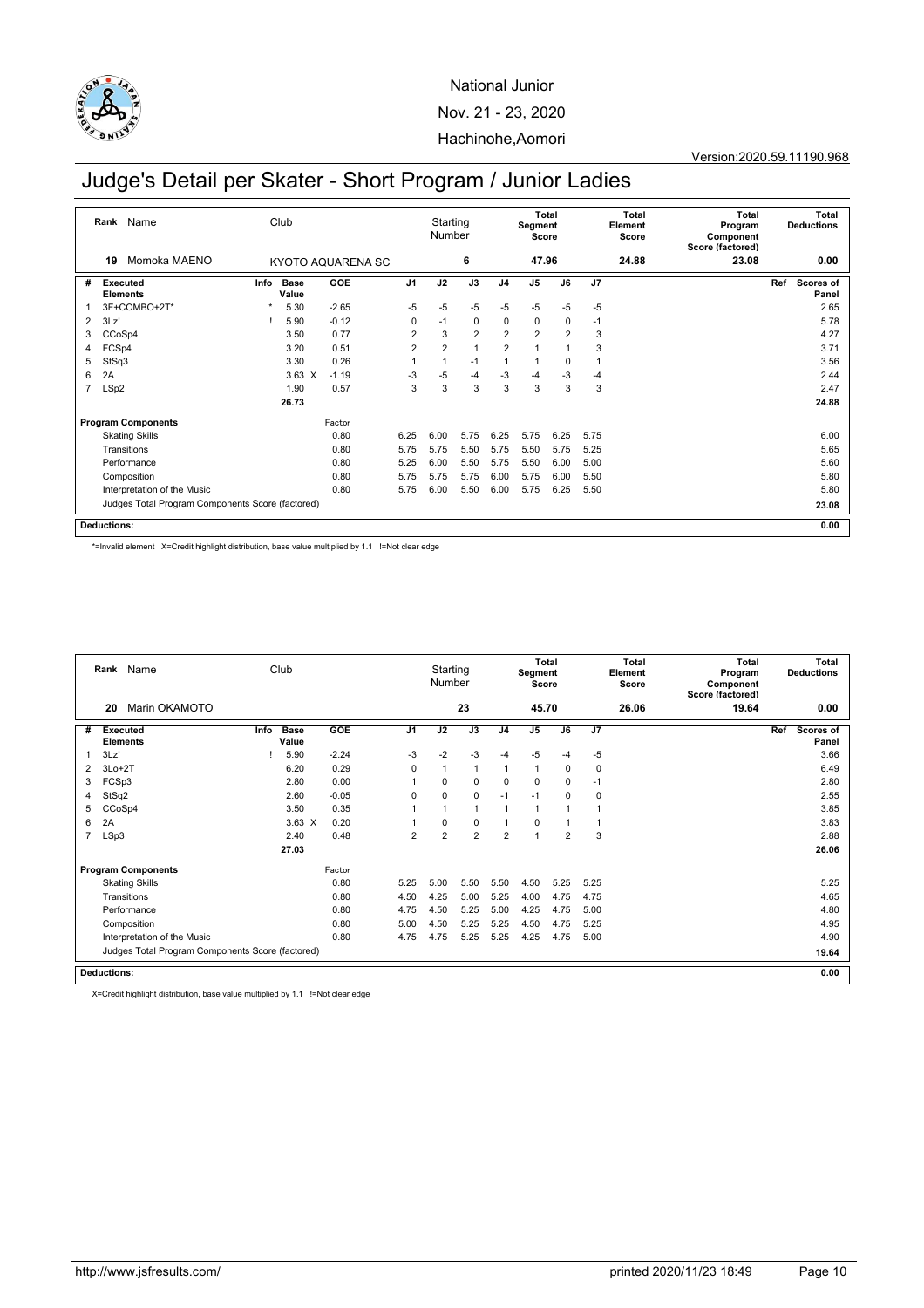

Version:2020.59.11190.968

# Judge's Detail per Skater - Short Program / Junior Ladies

|                | Name<br>Rank<br>HINAKO KATAYAMA<br>21            |      | Club             |         |                | Starting<br>Number |                |                | <b>Total</b><br>Segment<br>Score |                |                | Total<br>Element<br>Score | <b>Total</b><br>Program<br>Component<br>Score (factored) |     | <b>Total</b><br><b>Deductions</b> |
|----------------|--------------------------------------------------|------|------------------|---------|----------------|--------------------|----------------|----------------|----------------------------------|----------------|----------------|---------------------------|----------------------------------------------------------|-----|-----------------------------------|
|                |                                                  |      |                  |         |                |                    | 5              |                | 45.50                            |                |                | 25.06                     | 21.44                                                    |     | 1.00                              |
| #              | Executed<br><b>Elements</b>                      | Info | Base<br>Value    | GOE     | J <sub>1</sub> | J2                 | J3             | J <sub>4</sub> | J <sub>5</sub>                   | J6             | J7             |                           |                                                          | Ref | <b>Scores of</b><br>Panel         |
|                | 3Lz<<                                            | <<   | 2.10             | $-1.05$ | $-5$           | $-5$               | $-5$           | $-5$           | $-5$                             | $-5$           | $-5$           |                           |                                                          |     | 1.05                              |
| 2              | 2A                                               |      | 3.30             | 0.66    | 2              | $\overline{2}$     | 2              | $\overline{2}$ | 1                                | $\overline{2}$ | $\overline{2}$ |                           |                                                          |     | 3.96                              |
| 3              | LSp4                                             |      | 2.70             | 0.54    |                | $\overline{2}$     | $\overline{2}$ | $\overline{2}$ | 1                                | 3              | 3              |                           |                                                          |     | 3.24                              |
| 4              | FCSp2                                            |      | 2.30             | 0.18    |                | $\overline{2}$     | $\mathbf{1}$   | 1              | $\mathbf 0$                      |                | $\mathbf 0$    |                           |                                                          |     | 2.48                              |
| 5              | StSq2                                            |      | 2.60             | 0.21    |                | $\overline{2}$     | $\mathbf 0$    | 1              | $\mathbf 0$                      | $\overline{2}$ | 0              |                           |                                                          |     | 2.81                              |
| 6              | $3Lo+2T$                                         |      | 6.82 X           | 0.78    | $\overline{2}$ | 0                  | $\mathbf{1}$   | 1              | $\overline{2}$                   | $\overline{2}$ | 2              |                           |                                                          |     | 7.60                              |
| $\overline{7}$ | CCoSp4                                           |      | 3.50             | 0.42    | $\overline{1}$ | $\overline{2}$     | $\overline{1}$ | 1              | 1                                | $\overline{2}$ | 0              |                           |                                                          |     | 3.92                              |
|                |                                                  |      | 23.32            |         |                |                    |                |                |                                  |                |                |                           |                                                          |     | 25.06                             |
|                | <b>Program Components</b>                        |      |                  | Factor  |                |                    |                |                |                                  |                |                |                           |                                                          |     |                                   |
|                | <b>Skating Skills</b>                            |      |                  | 0.80    | 5.75           | 5.75               | 5.75           | 5.50           | 5.00                             | 6.00           | 5.00           |                           |                                                          |     | 5.55                              |
|                | Transitions                                      |      |                  | 0.80    | 5.25           | 5.25               | 5.25           | 5.25           | 4.50                             | 5.50           | 4.75           |                           |                                                          |     | 5.15                              |
|                | Performance                                      |      |                  | 0.80    | 5.25           | 5.50               | 5.50           | 5.25           | 4.75                             | 6.00           | 4.75           |                           |                                                          |     | 5.25                              |
|                | Composition                                      |      |                  | 0.80    | 5.50           | 5.25               | 5.75           | 5.50           | 5.00                             | 6.00           | 5.25           |                           |                                                          |     | 5.45                              |
|                | Interpretation of the Music                      |      |                  | 0.80    | 5.25           | 5.50               | 5.75           | 5.50           | 4.75                             | 6.25           | 5.00           |                           |                                                          |     | 5.40                              |
|                | Judges Total Program Components Score (factored) |      |                  |         |                |                    |                |                |                                  |                |                |                           |                                                          |     | 21.44                             |
|                | <b>Deductions:</b>                               |      | Falls: -1.00 (1) |         |                |                    |                |                |                                  |                |                |                           |                                                          |     | $-1.00$                           |

<<=Downgraded jump X=Credit highlight distribution, base value multiplied by 1.1

|   | Rank Name                          |                                                  |      | Club                 |                           |                | Starting<br>Number |                |                | Total<br>Segment<br>Score |             |                | Total<br>Element<br>Score | Total<br>Program<br>Component<br>Score (factored) |     | Total<br><b>Deductions</b> |
|---|------------------------------------|--------------------------------------------------|------|----------------------|---------------------------|----------------|--------------------|----------------|----------------|---------------------------|-------------|----------------|---------------------------|---------------------------------------------------|-----|----------------------------|
|   | 22                                 | saki isomura                                     |      |                      | Chukyo Senior High School |                |                    | 15             |                | 45.39                     |             |                | 24.87                     | 21.52                                             |     | 1.00                       |
| # | <b>Executed</b><br><b>Elements</b> |                                                  | Info | <b>Base</b><br>Value | GOE                       | J <sub>1</sub> | J2                 | J3             | J <sub>4</sub> | J <sub>5</sub>            | J6          | J7             |                           |                                                   | Ref | <b>Scores of</b><br>Panel  |
|   | $3T+2T$                            |                                                  |      | 5.50                 | 0.59                      | 2              | $\overline{2}$     | -1             | $\mathbf{1}$   | 1                         |             | $\overline{2}$ |                           |                                                   |     | 6.09                       |
| 2 | 2Lz                                |                                                  |      | 2.10                 | 0.17                      |                |                    | 1              | $\Omega$       | 1                         |             | $\mathbf 0$    |                           |                                                   |     | 2.27                       |
| 3 | SSp4                               |                                                  |      | 2.50                 | 0.25                      |                |                    | 2              | 1              | $\overline{1}$            |             | $\mathbf{1}$   |                           |                                                   |     | 2.75                       |
| 4 | StSq2                              |                                                  |      | 2.60                 | 0.26                      | $\overline{2}$ | $\overline{2}$     | -4             | $\overline{ }$ | $\Omega$                  | $\Omega$    | $\overline{1}$ |                           |                                                   |     | 2.86                       |
| 5 | 2A                                 |                                                  |      | $3.63 \times$        | 0.40                      | $\overline{2}$ |                    | $\overline{2}$ |                | 1                         |             | $\mathbf{1}$   |                           |                                                   |     | 4.03                       |
| 6 | CCoSp4                             |                                                  |      | 3.50                 | 0.35                      |                |                    | и              |                | 1                         |             | $\overline{2}$ |                           |                                                   |     | 3.85                       |
|   | FCSp3                              |                                                  |      | 2.80                 | 0.22                      |                |                    | 4              |                | $\Omega$                  | $\mathbf 0$ | 1              |                           |                                                   |     | 3.02                       |
|   |                                    |                                                  |      | 22.63                |                           |                |                    |                |                |                           |             |                |                           |                                                   |     | 24.87                      |
|   |                                    | <b>Program Components</b>                        |      |                      | Factor                    |                |                    |                |                |                           |             |                |                           |                                                   |     |                            |
|   |                                    | <b>Skating Skills</b>                            |      |                      | 0.80                      | 5.50           | 5.50               | 6.25           | 6.25           | 4.75                      | 5.50        | 5.50           |                           |                                                   |     | 5.65                       |
|   | Transitions                        |                                                  |      |                      | 0.80                      | 5.00           | 5.00               | 5.50           | 5.75           | 4.00                      | 5.00        | 5.25           |                           |                                                   |     | 5.15                       |
|   | Performance                        |                                                  |      |                      | 0.80                      | 5.25           | 5.25               | 6.00           | 6.00           | 4.25                      | 5.00        | 5.25           |                           |                                                   |     | 5.35                       |
|   | Composition                        |                                                  |      |                      | 0.80                      | 5.25           | 5.25               | 6.00           | 6.00           | 4.75                      | 5.25        | 5.25           |                           |                                                   |     | 5.40                       |
|   |                                    | Interpretation of the Music                      |      |                      | 0.80                      | 5.25           | 5.00               | 6.00           | 6.25           | 4.50                      | 5.00        | 5.50           |                           |                                                   |     | 5.35                       |
|   |                                    | Judges Total Program Components Score (factored) |      |                      |                           |                |                    |                |                |                           |             |                |                           |                                                   |     | 21.52                      |
|   | Deductions:                        |                                                  |      | Falls: -1.00 (1)     |                           |                |                    |                |                |                           |             |                |                           |                                                   |     | $-1.00$                    |

X=Credit highlight distribution, base value multiplied by 1.1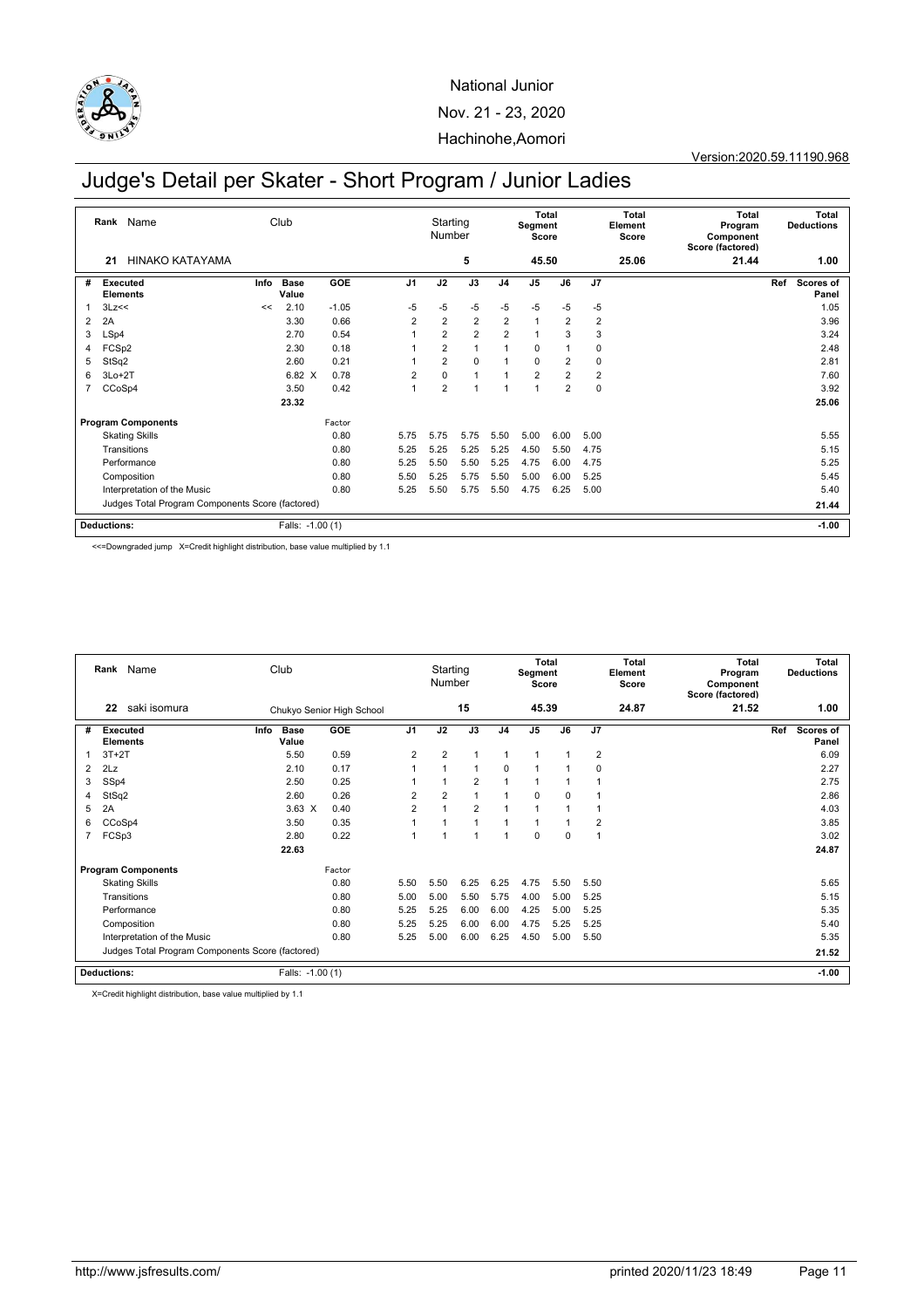

Version:2020.59.11190.968

# Judge's Detail per Skater - Short Program / Junior Ladies

|                | Name<br>Rank<br>Sae SHIMIZU<br>23                |         | Club             |                    |                | Starting<br>Number |                |                | Total<br>Segment<br>Score |                |                         | Total<br>Element<br>Score | Total<br>Program<br>Component<br>Score (factored) |     | Total<br><b>Deductions</b> |
|----------------|--------------------------------------------------|---------|------------------|--------------------|----------------|--------------------|----------------|----------------|---------------------------|----------------|-------------------------|---------------------------|---------------------------------------------------|-----|----------------------------|
|                |                                                  |         |                  | OSAKA SKATING CLUB |                |                    | 7              |                | 45.03                     |                |                         | 24.19                     | 21.84                                             |     | 1.00                       |
| #              | Executed<br><b>Elements</b>                      | Info    | Base<br>Value    | GOE                | J <sub>1</sub> | J2                 | J3             | J <sub>4</sub> | J <sub>5</sub>            | J6             | J <sub>7</sub>          |                           |                                                   | Ref | <b>Scores of</b><br>Panel  |
|                | 3Fq+COMBO                                        | q       | 5.30             | $-2.65$            | $-5$           | $-5$               | $-5$           | $-5$           | $-5$                      | $-5$           | $-5$                    |                           |                                                   |     | 2.65                       |
| 2              | 3Lz!                                             |         | 5.90             | $-0.47$            | $-1$           | $-1$               | $-1$           | $\mathbf 0$    | $-3$                      | $-1$           | 0                       |                           |                                                   |     | 5.43                       |
| 3              | CCoSp4                                           |         | 3.50             | 0.56               | 1              | $\overline{2}$     | $\mathbf{1}$   | $\overline{2}$ | $\overline{1}$            | $\overline{2}$ | $\overline{2}$          |                           |                                                   |     | 4.06                       |
| 4              | 2A<                                              | $\prec$ | $2.90 \text{ X}$ | $-0.53$            | $-2$           | $-2$               | $-2$           | $-2$           | $-2$                      | $-2$           | $-3$                    |                           |                                                   |     | 2.37                       |
| 5              | FCSp4                                            |         | 3.20             | 0.38               | $\Omega$       | 1                  | $\mathbf{1}$   | 1              | $\overline{1}$            | $\overline{2}$ | $\overline{\mathbf{c}}$ |                           |                                                   |     | 3.58                       |
| 6              | StSq2                                            |         | 2.60             | 0.21               |                |                    | $\mathbf{1}$   | $\Omega$       | $-1$                      |                | $\overline{2}$          |                           |                                                   |     | 2.81                       |
| $\overline{7}$ | LSp4                                             |         | 2.70             | 0.59               | $\overline{2}$ | 3                  | $\overline{2}$ | $\overline{2}$ | $\overline{2}$            | $\overline{2}$ | 3                       |                           |                                                   |     | 3.29                       |
|                |                                                  |         | 26.10            |                    |                |                    |                |                |                           |                |                         |                           |                                                   |     | 24.19                      |
|                | <b>Program Components</b>                        |         |                  | Factor             |                |                    |                |                |                           |                |                         |                           |                                                   |     |                            |
|                | <b>Skating Skills</b>                            |         |                  | 0.80               | 5.25           | 5.50               | 5.75           | 6.00           | 5.25                      | 6.00           | 5.50                    |                           |                                                   |     | 5.60                       |
|                | Transitions                                      |         |                  | 0.80               | 5.00           | 5.00               | 5.50           | 5.75           | 4.75                      | 5.75           | 5.50                    |                           |                                                   |     | 5.35                       |
|                | Performance                                      |         |                  | 0.80               | 4.75           | 5.25               | 5.50           | 6.00           | 4.75                      | 6.00           | 5.50                    |                           |                                                   |     | 5.40                       |
|                | Composition                                      |         |                  | 0.80               | 5.00           | 5.00               | 5.75           | 5.75           | 5.25                      | 6.25           | 5.50                    |                           |                                                   |     | 5.45                       |
|                | Interpretation of the Music                      |         |                  | 0.80               | 5.00           | 5.25               | 5.75           | 6.00           | 5.00                      | 6.00           | 5.50                    |                           |                                                   |     | 5.50                       |
|                | Judges Total Program Components Score (factored) |         |                  |                    |                |                    |                |                |                           |                |                         |                           |                                                   |     | 21.84                      |
|                | Deductions:                                      |         | Falls: -1.00 (1) |                    |                |                    |                |                |                           |                |                         |                           |                                                   |     | $-1.00$                    |

<=Under-rotated jump X=Credit highlight distribution, base value multiplied by 1.1 !=Not clear edge q=jump landed on the quarter

|                | Rank Name<br>Rie IMANAGA<br>24                   |                          | Club                 |            |                | Starting<br>Number |                |                | <b>Total</b><br>Segment<br>Score |                |                | Total<br>Element<br>Score | Total<br>Program<br>Component<br>Score (factored) |     | Total<br><b>Deductions</b> |
|----------------|--------------------------------------------------|--------------------------|----------------------|------------|----------------|--------------------|----------------|----------------|----------------------------------|----------------|----------------|---------------------------|---------------------------------------------------|-----|----------------------------|
|                |                                                  |                          |                      |            |                |                    | 1              |                | 44.21                            |                |                | 24.17                     | 20.04                                             |     | 0.00                       |
| #              | Executed<br><b>Elements</b>                      | Info                     | <b>Base</b><br>Value | <b>GOE</b> | J <sub>1</sub> | J2                 | J3             | J <sub>4</sub> | J <sub>5</sub>                   | J6             | J7             |                           |                                                   | Ref | Scores of<br>Panel         |
|                | $3S<+2T$                                         | $\overline{\phantom{0}}$ | 4.74                 | $-0.96$    | $-3$           | $-3$               | $-3$           | $-2$           | $-2$                             | $-3$           | $-3$           |                           |                                                   |     | 3.78                       |
| $\overline{2}$ | 2Lz                                              |                          | 2.10                 | 0.21       | 1              | $\mathbf 0$        | $\overline{1}$ | $\overline{1}$ | $\mathbf{1}$                     | 1              | $\mathbf{1}$   |                           |                                                   |     | 2.31                       |
| 3              | SSp4                                             |                          | 2.50                 | 0.50       |                | $\overline{2}$     | $\overline{2}$ | $\overline{2}$ | $\overline{2}$                   | $\overline{2}$ | $\overline{2}$ |                           |                                                   |     | 3.00                       |
| 4              | 2A                                               |                          | $3.63 \times$        | 0.26       |                | $\mathbf 0$        | $\overline{1}$ | 1              | $\mathbf{1}$                     | 0              | 1              |                           |                                                   |     | 3.89                       |
| 5              | FCSp4                                            |                          | 3.20                 | 0.51       | $\overline{2}$ | $\overline{2}$     | $\overline{1}$ |                | $\mathbf{1}$                     | $\overline{2}$ | $\overline{2}$ |                           |                                                   |     | 3.71                       |
| 6              | StSq3                                            |                          | 3.30                 | 0.26       |                | $\mathbf{1}$       | $\mathbf 0$    | 1              | $\mathbf{1}$                     | 0              | 1              |                           |                                                   |     | 3.56                       |
|                | CCoSp4                                           |                          | 3.50                 | 0.42       | $\overline{2}$ | $\mathbf{1}$       | $\mathbf 0$    | $\overline{ }$ | $\mathbf{1}$                     | 1              | $\overline{2}$ |                           |                                                   |     | 3.92                       |
|                |                                                  |                          | 22.97                |            |                |                    |                |                |                                  |                |                |                           |                                                   |     | 24.17                      |
|                | <b>Program Components</b>                        |                          |                      | Factor     |                |                    |                |                |                                  |                |                |                           |                                                   |     |                            |
|                | <b>Skating Skills</b>                            |                          |                      | 0.80       | 5.25           | 5.25               | 5.25           | 4.75           | 4.75                             | 5.25           | 5.25           |                           |                                                   |     | 5.15                       |
|                | Transitions                                      |                          |                      | 0.80       | 4.75           | 4.75               | 4.75           | 4.50           | 4.50                             | 5.00           | 5.00           |                           |                                                   |     | 4.75                       |
|                | Performance                                      |                          |                      | 0.80       | 4.75           | 5.00               | 5.00           | 5.25           | 4.75                             | 5.25           | 5.50           |                           |                                                   |     | 5.05                       |
|                | Composition                                      |                          |                      | 0.80       | 5.00           | 5.00               | 5.00           | 5.00           | 4.75                             | 5.25           | 5.25           |                           |                                                   |     | 5.05                       |
|                | Interpretation of the Music                      |                          |                      | 0.80       | 5.00           | 5.00               | 4.75           | 5.25           | 5.00                             | 5.00           | 5.25           |                           |                                                   |     | 5.05                       |
|                | Judges Total Program Components Score (factored) |                          |                      |            |                |                    |                |                |                                  |                |                |                           |                                                   |     | 20.04                      |
|                | <b>Deductions:</b>                               |                          |                      |            |                |                    |                |                |                                  |                |                |                           |                                                   |     | 0.00                       |

<=Under-rotated jump X=Credit highlight distribution, base value multiplied by 1.1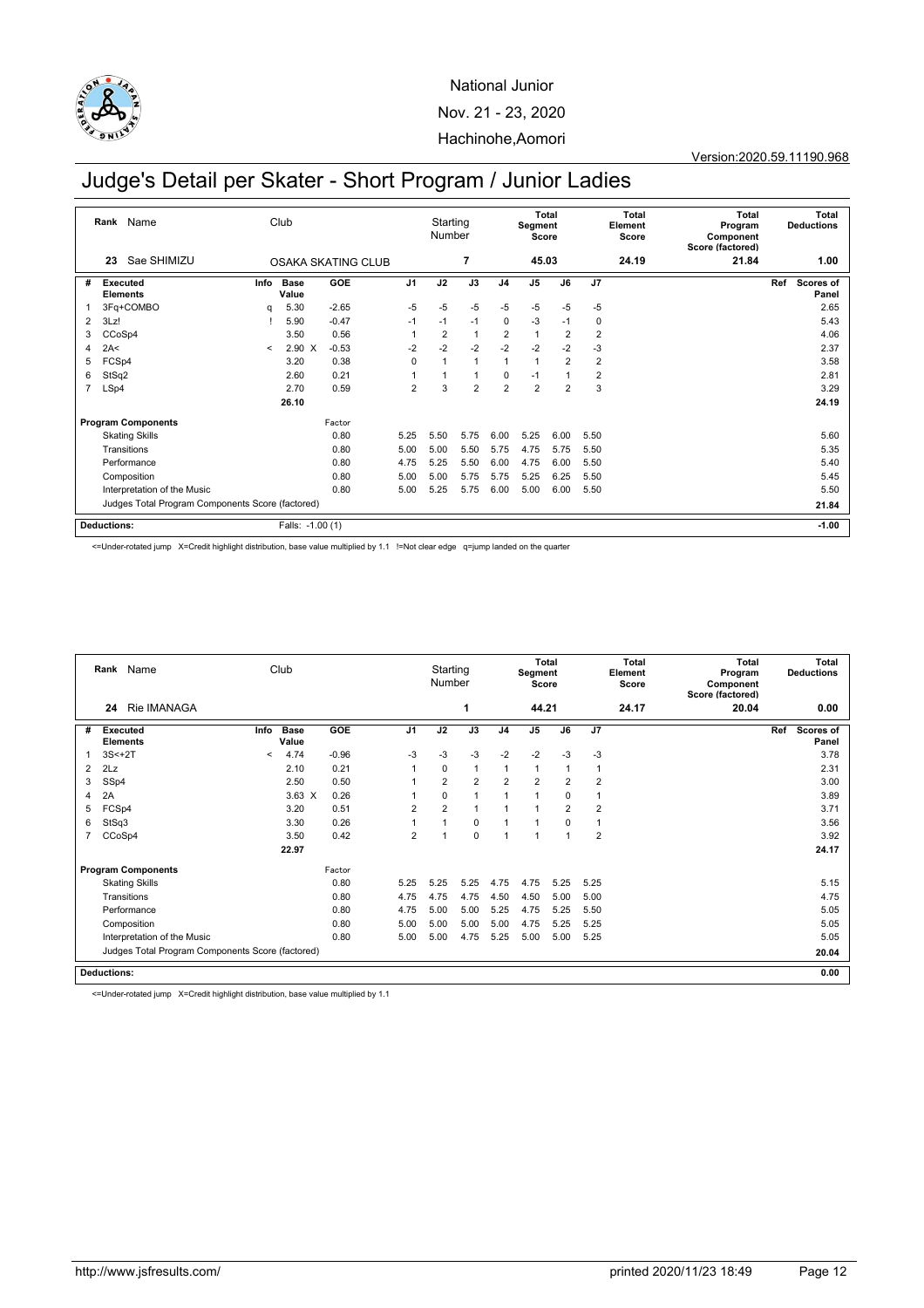

Version:2020.59.11190.968

# Judge's Detail per Skater - Short Program / Junior Ladies

|                    | Rank Name                                        |         | Club                 |         |                | Starting<br>Number |                |                | <b>Total</b><br>Segment<br>Score |          |                | Total<br>Element<br>Score | <b>Total</b><br>Program<br>Component<br>Score (factored) | <b>Total</b><br><b>Deductions</b> |
|--------------------|--------------------------------------------------|---------|----------------------|---------|----------------|--------------------|----------------|----------------|----------------------------------|----------|----------------|---------------------------|----------------------------------------------------------|-----------------------------------|
|                    | Hono SEGAWA<br>25                                |         | <b>SENDAI FSC</b>    |         |                | 29                 |                |                | 43.97                            |          | 25.05          |                           | 19.92                                                    | 1.00                              |
| #                  | <b>Executed</b><br><b>Elements</b>               | Info    | <b>Base</b><br>Value | GOE     | J <sub>1</sub> | J2                 | J3             | J <sub>4</sub> | J <sub>5</sub>                   | J6       | J7             |                           |                                                          | Ref<br>Scores of<br>Panel         |
|                    | $3T+3T<$                                         | $\,<\,$ | 7.56                 | $-0.84$ | $-2$           | $-3$               | $-2$           | $-2$           | $-2$                             | $-2$     | $-2$           |                           |                                                          | 6.72                              |
| 2                  | $3Lz$ !<                                         |         | 4.72                 | $-2.36$ | $-5$           | $-5$               | $-5$           | $-5$           | $-5$                             | $-5$     | $-5$           |                           |                                                          | 2.36                              |
| 3                  | LSp2                                             |         | 1.90                 | 0.19    |                |                    | $\mathbf 0$    | 1              | $\overline{1}$                   |          |                |                           |                                                          | 2.09                              |
| 4                  | 2A                                               |         | 3.30                 | 0.13    |                | $\Omega$           | $\Omega$       | 1              | $\Omega$                         | $\Omega$ |                |                           |                                                          | 3.43                              |
| 5                  | FCSp4                                            |         | 3.20                 | 0.26    |                | $\Omega$           | $\overline{1}$ | 1              |                                  |          | $\mathbf 0$    |                           |                                                          | 3.46                              |
| 6                  | StSq2                                            |         | 2.60                 | 0.26    | $\overline{2}$ |                    | $\overline{1}$ | 1              |                                  |          |                |                           |                                                          | 2.86                              |
| $\overline{7}$     | CCoSp4                                           |         | 3.50                 | 0.63    | $\overline{2}$ | $\overline{2}$     | $\overline{1}$ | $\overline{2}$ | $\overline{2}$                   |          | $\overline{2}$ |                           |                                                          | 4.13                              |
|                    |                                                  |         | 26.78                |         |                |                    |                |                |                                  |          |                |                           |                                                          | 25.05                             |
|                    | <b>Program Components</b>                        |         |                      | Factor  |                |                    |                |                |                                  |          |                |                           |                                                          |                                   |
|                    | <b>Skating Skills</b>                            |         |                      | 0.80    | 5.00           | 5.00               | 5.50           | 5.00           | 4.50                             | 5.50     | 5.25           |                           |                                                          | 5.15                              |
|                    | Transitions                                      |         |                      | 0.80    | 4.75           | 4.50               | 5.00           | 5.00           | 4.25                             | 5.00     | 5.00           |                           |                                                          | 4.85                              |
|                    | Performance                                      |         |                      | 0.80    | 4.50           | 4.50               | 5.00           | 5.25           | 4.50                             | 5.25     | 5.50           |                           |                                                          | 4.90                              |
|                    | Composition                                      |         |                      | 0.80    | 4.75           | 4.50               | 5.25           | 5.00           | 4.50                             | 5.25     | 5.50           |                           |                                                          | 4.95                              |
|                    | Interpretation of the Music                      |         |                      | 0.80    | 4.75           | 4.75               | 5.25           | 5.25           | 4.75                             | 5.25     | 5.50           |                           |                                                          | 5.05                              |
|                    | Judges Total Program Components Score (factored) |         |                      |         |                |                    |                |                |                                  |          |                |                           |                                                          | 19.92                             |
| <b>Deductions:</b> |                                                  |         | Falls: -1.00 (1)     |         |                |                    |                |                |                                  |          |                |                           |                                                          | $-1.00$                           |

<=Under-rotated jump !=Not clear edge

|   | Name<br>Rank                                     |      | Club                 |                    |             | Starting<br>Number |             |                | <b>Total</b><br>Segment<br>Score |             |              | <b>Total</b><br>Element<br>Score | <b>Total</b><br>Program<br>Component<br>Score (factored) | <b>Total</b><br><b>Deductions</b> |  |
|---|--------------------------------------------------|------|----------------------|--------------------|-------------|--------------------|-------------|----------------|----------------------------------|-------------|--------------|----------------------------------|----------------------------------------------------------|-----------------------------------|--|
|   | <b>AYU TERASHIMA</b><br>26                       |      |                      | OSAKA SKATING CLUB |             |                    | 2           |                | 43.55                            |             |              | 24.91                            | 19.64                                                    | 1.00                              |  |
| # | <b>Executed</b><br><b>Elements</b>               | Info | <b>Base</b><br>Value | <b>GOE</b>         | J1          | J2                 | J3          | J <sub>4</sub> | J <sub>5</sub>                   | J6          | J7           |                                  |                                                          | Ref<br><b>Scores of</b><br>Panel  |  |
|   | 3Lz!                                             |      | 5.90                 | $-2.95$            | $-5$        | $-5$               | $-5$        | $-5$           | $-5$                             | $-5$        | $-5$         |                                  |                                                          | 2.95                              |  |
| 2 | $3S+2T$                                          |      | 5.60                 | 0.00               | $\mathbf 0$ | $\mathbf 0$        | $\mathbf 0$ | $\mathbf{1}$   | $\mathbf 0$                      | $\mathbf 0$ | $\mathbf 0$  |                                  |                                                          | 5.60                              |  |
| 3 | FCSp4                                            |      | 3.20                 | 0.19               | $\Omega$    | $\overline{2}$     | $\Omega$    | 1              | $\overline{1}$                   | 0           | $\mathbf{1}$ |                                  |                                                          | 3.39                              |  |
| 4 | StSq2                                            |      | 2.60                 | 0.16               | $\mathbf 0$ | $\overline{2}$     | -1          |                | $\Omega$                         | $\mathbf 0$ | 1            |                                  |                                                          | 2.76                              |  |
| 5 | 2A                                               |      | $3.63 \times$        | 0.33               |             |                    | -1          | $\overline{ }$ | 1                                |             | $\mathbf{1}$ |                                  |                                                          | 3.96                              |  |
| 6 | SSp4                                             |      | 2.50                 | 0.25               |             | $\overline{2}$     | ٠           |                | 1                                |             | 1            |                                  |                                                          | 2.75                              |  |
|   | CCoSp4                                           |      | 3.50                 | 0.00               | $\mathbf 0$ | $\mathbf 0$        | $\mathbf 0$ | $\Omega$       | $\mathbf 0$                      | $\mathbf 0$ | 1            |                                  |                                                          | 3.50                              |  |
|   |                                                  |      | 26.93                |                    |             |                    |             |                |                                  |             |              |                                  |                                                          | 24.91                             |  |
|   | <b>Program Components</b>                        |      |                      | Factor             |             |                    |             |                |                                  |             |              |                                  |                                                          |                                   |  |
|   | <b>Skating Skills</b>                            |      |                      | 0.80               | 4.75        | 5.25               | 5.25        | 4.75           | 4.50                             | 5.25        | 5.00         |                                  |                                                          | 5.00                              |  |
|   | Transitions                                      |      |                      | 0.80               | 4.50        | 5.00               | 5.00        | 4.50           | 4.00                             | 5.25        | 4.75         |                                  |                                                          | 4.75                              |  |
|   | Performance                                      |      |                      | 0.80               | 4.50        | 5.50               | 4.75        | 5.00           | 4.25                             | 5.25        | 4.75         |                                  |                                                          | 4.85                              |  |
|   | Composition                                      |      |                      | 0.80               | 4.50        | 5.25               | 5.00        | 5.00           | 4.50                             | 5.50        | 5.25         |                                  |                                                          | 5.00                              |  |
|   | Interpretation of the Music                      |      |                      | 0.80               | 4.50        | 5.25               | 5.00        | 4.75           | 4.25                             | 5.25        | 5.50         |                                  |                                                          | 4.95                              |  |
|   | Judges Total Program Components Score (factored) |      |                      |                    |             |                    |             |                |                                  |             |              |                                  |                                                          | 19.64                             |  |
|   | Deductions:                                      |      | Falls: -1.00 (1)     |                    |             |                    |             |                |                                  |             |              |                                  |                                                          | $-1.00$                           |  |

X=Credit highlight distribution, base value multiplied by 1.1 !=Not clear edge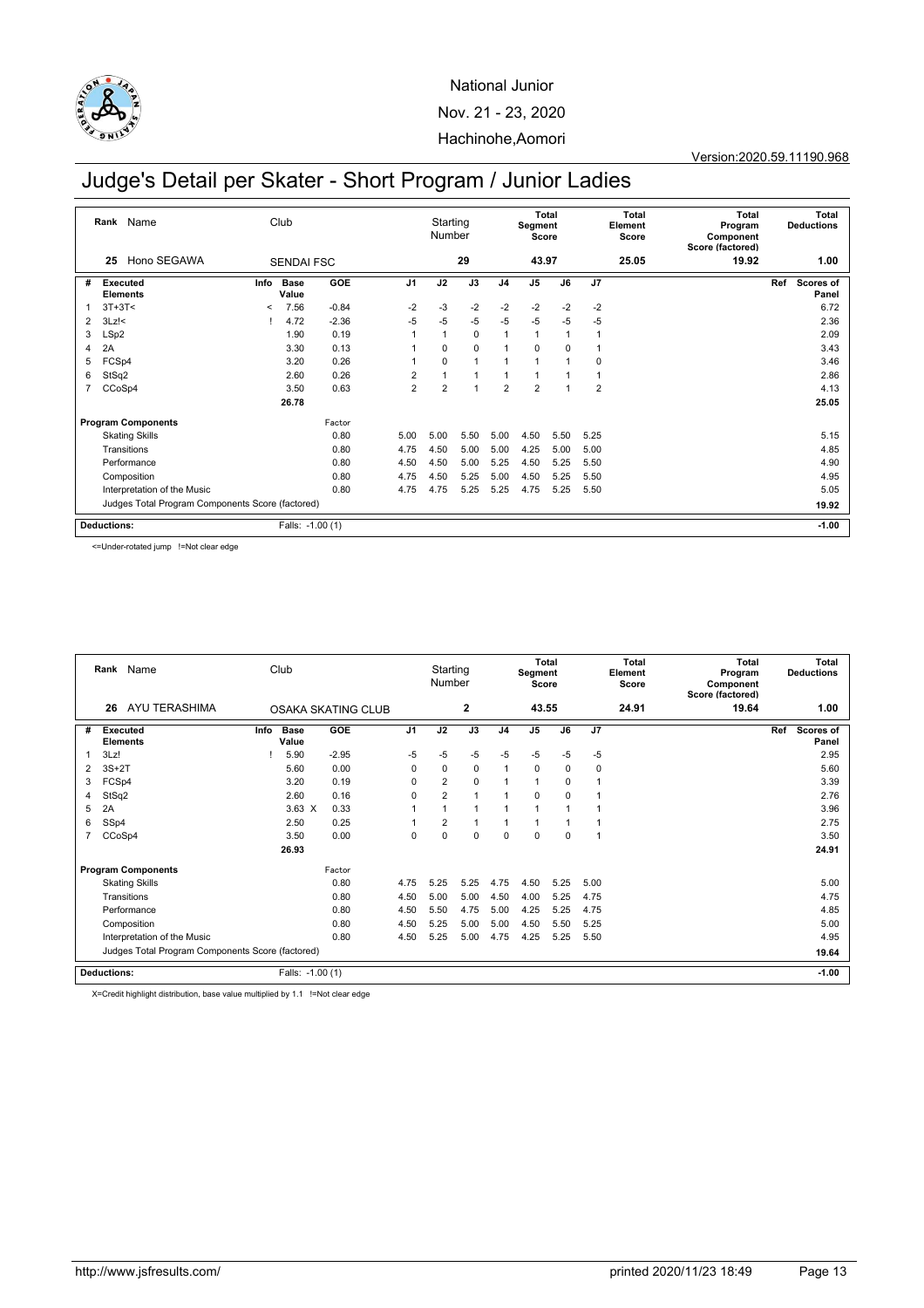

Version:2020.59.11190.968

# Judge's Detail per Skater - Short Program / Junior Ladies

|                    | Rank Name                                        |      | Club                 |          |                | Starting<br>Number |             | Total<br>Segment<br>Score |                |             | Total<br>Element<br>Score |       | <b>Total</b><br>Program<br>Component<br>Score (factored) | <b>Total</b><br><b>Deductions</b> |
|--------------------|--------------------------------------------------|------|----------------------|----------|----------------|--------------------|-------------|---------------------------|----------------|-------------|---------------------------|-------|----------------------------------------------------------|-----------------------------------|
|                    | Nana MURAOKA<br>27                               |      |                      |          |                |                    | 19          |                           | 42.81          |             |                           | 22.77 | 20.04                                                    | 0.00                              |
| #                  | Executed<br><b>Elements</b>                      | Info | <b>Base</b><br>Value | GOE      | J <sub>1</sub> | J2                 | J3          | J <sub>4</sub>            | J <sub>5</sub> | J6          | J7                        |       |                                                          | Scores of<br>Ref<br>Panel         |
| 1                  | $3Lz$ !<                                         |      | 4.72                 | $-2.27$  | $-4$           | $-5$               | $-4$        | $-5$                      | $-5$           | $-5$        | $-5$                      |       |                                                          | 2.45                              |
| $\overline{2}$     | 2A                                               |      | 3.30                 | 0.33     | $\overline{2}$ | 1                  | $\mathbf 0$ | $\overline{2}$            | $\mathbf{1}$   |             | 0                         |       |                                                          | 3.63                              |
| 3                  | FCSp3                                            |      | 2.80                 | $-0.06$  |                | 1                  | $-1$        | $-1$                      | $-1$           | 0           | 0                         |       |                                                          | 2.74                              |
| 4                  | $3T+2T$                                          |      | 5.50                 | 0.00     | $\Omega$       | 0                  | $\mathbf 0$ | 0                         | $\mathbf 0$    | 0           | 0                         |       |                                                          | 5.50                              |
| 5                  | StSq2                                            |      | 2.60                 | 0.10     |                |                    | $-1$        | $\Omega$                  | $\mathbf 0$    | $\mathbf 0$ |                           |       |                                                          | 2.70                              |
| 6                  | CCoSp4                                           |      | 3.50                 | 0.07     |                |                    | $-1$        | $-1$                      | 1              | 0           | 0                         |       |                                                          | 3.57                              |
| $\overline{7}$     | SSp3                                             |      | 2.10                 | 0.08     | 1              | $\overline{2}$     | $-1$        | $\Omega$                  | 1              | $\mathbf 0$ | 0                         |       |                                                          | 2.18                              |
|                    |                                                  |      | 24.52                |          |                |                    |             |                           |                |             |                           |       |                                                          | 22.77                             |
|                    | <b>Program Components</b>                        |      |                      | Factor   |                |                    |             |                           |                |             |                           |       |                                                          |                                   |
|                    | <b>Skating Skills</b>                            |      |                      | 0.80     | 5.50           | 5.50               | 5.25        | 4.75                      | 5.00           | 5.25        | 5.50                      |       |                                                          | 5.30                              |
|                    | Transitions                                      |      |                      | 0.80     | 5.25           | 5.00               | 4.50        | 4.50                      | 4.50           | 4.75        | 5.00                      |       |                                                          | 4.75                              |
|                    | Performance                                      |      |                      | 0.80     | 5.25           | 5.00               | 4.75        | 4.50                      | 4.75           | 5.00        | 5.25                      |       |                                                          | 4.95                              |
|                    | Composition                                      |      |                      | 0.80     | 5.50           | 5.25               | 5.00        | 4.75                      | 5.00           | 4.75        | 5.25                      |       |                                                          | 5.05                              |
|                    | Interpretation of the Music                      |      |                      | 0.80     | 5.25           | 5.25               | 4.75        | 4.75                      | 4.75           | 5.00        | 5.25                      |       |                                                          | 5.00                              |
|                    | Judges Total Program Components Score (factored) |      |                      |          |                |                    |             |                           |                |             |                           |       |                                                          | 20.04                             |
| <b>Deductions:</b> |                                                  |      |                      |          |                |                    |             |                           |                |             |                           |       |                                                          | 0.00                              |
|                    | Costume/Prop violation:                          |      |                      | (1 of 8) |                |                    |             |                           |                |             |                           |       |                                                          |                                   |

<=Under-rotated jump !=Not clear edge

|                | Name<br>Club<br>Rank                             |                              |                           |                | Starting<br>Number |                |                | <b>Total</b><br>Segment<br>Score |                | Total<br>Element<br>Score |       | Total<br>Program<br>Component<br>Score (factored) |     | Total<br><b>Deductions</b> |
|----------------|--------------------------------------------------|------------------------------|---------------------------|----------------|--------------------|----------------|----------------|----------------------------------|----------------|---------------------------|-------|---------------------------------------------------|-----|----------------------------|
|                | <b>KINUE YOSHII</b><br>28                        |                              | Chukyo Senior High School |                |                    | 18             |                | 40.21                            |                |                           | 20.93 | 19.28                                             |     | 0.00                       |
| #              | Executed<br><b>Elements</b>                      | <b>Base</b><br>Info<br>Value | GOE                       | J <sub>1</sub> | J2                 | J3             | J <sub>4</sub> | J <sub>5</sub>                   | J6             | J <sub>7</sub>            |       |                                                   | Ref | Scores of<br>Panel         |
|                | $3T+2T$                                          | 5.50                         | 0.42                      |                | $\mathbf{1}$       | $\mathbf 0$    | 1              | $\mathbf{1}$                     | 1              | $\mathbf{1}$              |       |                                                   |     | 5.92                       |
| $\overline{2}$ | 2Lz                                              | 2.10                         | 0.00                      | $\mathbf 0$    | $\mathbf 0$        | $\mathbf 0$    | $\mathbf 0$    | $\mathbf 0$                      | 1              | $\mathbf 0$               |       |                                                   |     | 2.10                       |
| 3              | FCSp4                                            | 3.20                         | 0.19                      |                | $\mathbf 0$        | $\overline{1}$ | $\overline{1}$ | $\mathbf 0$                      | 1              | 0                         |       |                                                   |     | 3.39                       |
| 4              | $1A^*$                                           | 0.00 X                       | 0.00                      |                |                    |                |                |                                  |                |                           |       |                                                   |     | 0.00                       |
| 5              | SSp4                                             | 2.50                         | 0.35                      |                | $\overline{2}$     | 1              |                | $\mathbf{1}$                     | $\overline{2}$ | $\overline{2}$            |       |                                                   |     | 2.85                       |
| 6              | CCoSp4                                           | 3.50                         | 0.07                      |                | $\mathbf 0$        | $\mathbf 0$    | $\mathbf 0$    | $\mathbf 0$                      | 0              | 1                         |       |                                                   |     | 3.57                       |
|                | StSq3                                            | 3.30                         | $-0.20$                   | $\mathbf 0$    | $\mathbf 0$        | $-2$           | $-2$           | $-1$                             | 0              | $\mathbf 0$               |       |                                                   |     | 3.10                       |
|                |                                                  | 20.10                        |                           |                |                    |                |                |                                  |                |                           |       |                                                   |     | 20.93                      |
|                | <b>Program Components</b>                        |                              | Factor                    |                |                    |                |                |                                  |                |                           |       |                                                   |     |                            |
|                | <b>Skating Skills</b>                            |                              | 0.80                      | 5.00           | 5.25               | 5.00           | 4.75           | 4.25                             | 5.50           | 5.25                      |       |                                                   |     | 5.05                       |
|                | Transitions                                      |                              | 0.80                      | 4.75           | 4.50               | 4.50           | 4.25           | 4.00                             | 5.00           | 5.00                      |       |                                                   |     | 4.60                       |
|                | Performance                                      |                              | 0.80                      | 4.75           | 5.00               | 4.75           | 4.50           | 4.00                             | 5.00           | 5.00                      |       |                                                   |     | 4.80                       |
|                | Composition                                      |                              | 0.80                      | 5.00           | 4.75               | 4.75           | 4.50           | 4.25                             | 5.00           | 5.50                      |       |                                                   |     | 4.80                       |
|                | Interpretation of the Music                      |                              | 0.80                      | 4.75           | 5.00               | 4.50           | 4.75           | 4.25                             | 5.25           | 5.25                      |       |                                                   |     | 4.85                       |
|                | Judges Total Program Components Score (factored) |                              |                           |                |                    |                |                |                                  |                |                           |       |                                                   |     | 19.28                      |
|                | <b>Deductions:</b>                               |                              |                           |                |                    |                |                |                                  |                |                           |       |                                                   |     | 0.00                       |

\*=Invalid element X=Credit highlight distribution, base value multiplied by 1.1